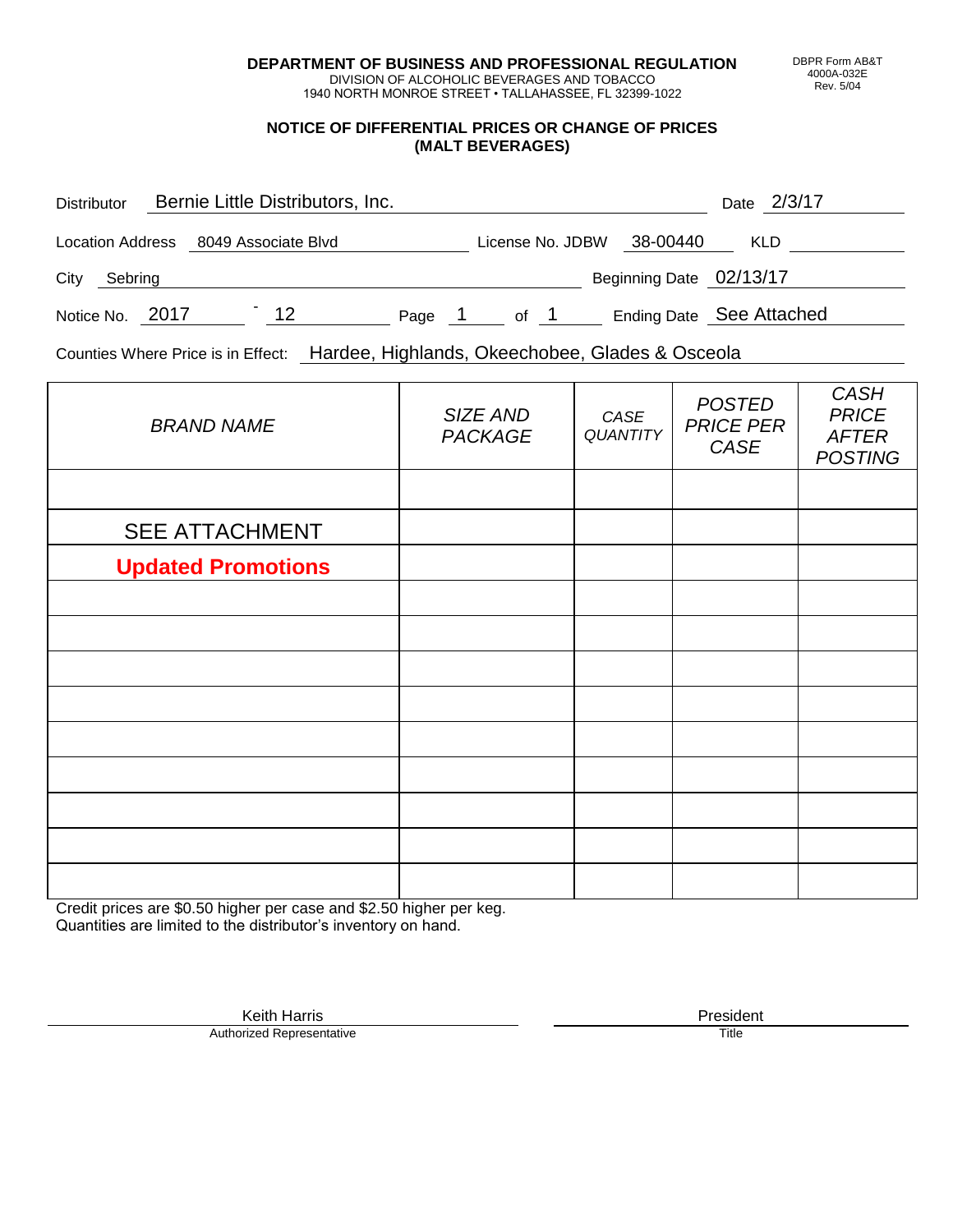## **Bernie Little Distributors, Inc. Price Promotions - 1st Quarter 2017 Updates from 2017-10 made in red Sebring - Hardee, Highlands, Okeechobee, Glades & Osceola**

|                                                                 |                         |              |          | Posted  | Frontline |        |          |         |
|-----------------------------------------------------------------|-------------------------|--------------|----------|---------|-----------|--------|----------|---------|
| <b>Brands</b>                                                   | Package                 | <b>Start</b> | Stop     | Price   | Price     | Qty    | Premise  | Comment |
| Bud, Bud Lt                                                     | 24/8oz Can              | 01/02/17     | 02/11/17 | \$12.30 | \$13.25   | $5-19$ | Off      |         |
| Bud, Bud Lt                                                     | 24/8oz Can              | 01/02/17     | 02/11/17 | \$11.40 | \$13.25   | $20+$  | Off      |         |
|                                                                 |                         |              |          |         |           |        |          |         |
| Bud & Bud Lt                                                    | 24/8oz Can 2/12         | 01/02/17     | 02/11/17 | \$13.10 | \$13.60   | $5-19$ | Off      |         |
| Bud & Bud Lt                                                    | 24/8oz Can 2/12         | 01/02/17     | 02/11/17 | \$12.20 | \$13.60   | $20+$  | Off      |         |
|                                                                 |                         |              |          |         |           |        |          |         |
| Michelob Ultra                                                  | 24/8oz Can 2/12         | 01/02/17     | 02/11/17 | \$13.50 | \$14.45   | $5-19$ | Off      |         |
| Michelob Ultra                                                  | 24/8oz Can 2/12         | 01/02/17     | 02/11/17 | \$12.20 | \$14.45   | $20+$  | Off      |         |
|                                                                 |                         |              |          |         |           |        |          |         |
| Michelob Ultra                                                  | 24/8oz Can              | 01/02/17     | 02/11/17 | \$12.70 | \$14.35   | $5-19$ | Off      |         |
| Michelob Ultra                                                  | 24/8oz Can              | 01/02/17     | 02/11/17 | \$11.40 | \$14.35   | $20+$  | Off      |         |
| Brands & Packages above may be mixed and matched to achieve qty |                         |              |          |         |           |        |          |         |
|                                                                 |                         |              |          |         |           |        |          |         |
| Bud, Bud Lt                                                     | 24/8oz Can              | 02/13/17     | 03/11/17 | \$12.30 | \$13.25   | $5-19$ | Off      |         |
| Bud, Bud Lt                                                     | 24/8oz Can              | 02/13/17     | 03/11/17 | \$11.40 | \$13.25   | $20+$  | Off      |         |
|                                                                 |                         |              |          |         |           |        |          |         |
| Bud & Bud Lt                                                    | 24/8oz Can 2/12         | 02/13/17     | 03/11/17 | \$13.10 | \$13.60   | $5-9$  | Off      |         |
| Bud & Bud Lt                                                    | 24/8oz Can 2/12         | 02/13/17     | 03/11/17 | \$11.70 | \$13.60   | $10+$  | Off      |         |
|                                                                 |                         |              |          |         |           |        |          |         |
| Michelob Ultra                                                  | 24/8oz Can 2/12         | 02/13/17     | 03/11/17 | \$13.50 | \$14.45   | $5-9$  | Off      |         |
| Michelob Ultra                                                  | 24/8oz Can 2/12         | 02/13/17     | 03/11/17 | \$11.70 | \$14.45   | $10+$  | Off      |         |
|                                                                 |                         |              |          |         |           |        |          |         |
| Michelob Ultra                                                  | 24/8oz Can              | 02/13/17     | 03/11/17 | \$12.70 | \$14.35   | $5-19$ | Off      |         |
| Michelob Ultra                                                  | 24/8oz Can              | 02/13/17     | 03/11/17 | \$11.40 | \$14.35   | $20+$  | Off      |         |
| Brands & Packages above may be mixed and matched to achieve qty |                         |              |          |         |           |        |          |         |
|                                                                 |                         |              |          |         |           |        |          |         |
| Bud, Bud Lt                                                     | 24/8oz Can              | 03/13/17     | 04/01/17 | \$12.30 | \$13.25   | $5-19$ | Off      |         |
| Bud, Bud Lt                                                     | 24/8oz Can              | 03/13/17     | 04/01/17 | \$11.40 | \$13.25   | $20+$  | Off      |         |
|                                                                 |                         |              |          |         |           |        |          |         |
| Bud & Bud Lt                                                    | 24/8oz Can 2/12         | 03/13/17     | 04/01/17 | \$13.10 | \$13.60   | $5-19$ | Off      |         |
| Bud & Bud Lt                                                    | 24/8oz Can 2/12         | 03/13/17     | 04/01/17 | \$12.20 | \$13.60   | $20+$  | Off      |         |
|                                                                 |                         |              |          |         |           |        |          |         |
| Michelob Ultra                                                  | 24/8oz Can 2/12         | 03/13/17     | 04/01/17 | \$13.50 | \$14.45   | $5-19$ | Off      |         |
| Michelob Ultra                                                  | 24/8oz Can 2/12         | 03/13/17     | 04/01/17 | \$12.20 | \$14.45   | $20+$  | Off      |         |
|                                                                 |                         |              |          |         |           |        |          |         |
| Michelob Ultra                                                  | 24/8oz Can              | 03/13/17     | 04/01/17 | \$12.70 | \$14.35   | $5-19$ | Off      |         |
| Michelob Ultra                                                  | 24/8oz Can              | 03/13/17     | 04/01/17 | \$11.40 | \$14.35   | $20+$  | Off      |         |
| Brands & Packages above may be mixed and matched to achieve qty |                         |              |          |         |           |        |          |         |
|                                                                 |                         |              |          |         |           |        |          |         |
| Bud, Bud Lt, Select, Select 55                                  | 24/12oz Can/LNR 4/6     | 01/02/17     | 01/14/17 | \$21.60 | \$23.80   | $10+$  | Off      |         |
|                                                                 |                         |              |          |         |           |        |          |         |
| Mich, Mich Lt, AmberBock, Ultra, Ultra Lime, Ultra              |                         |              |          |         |           |        |          |         |
| Amber                                                           | 24/12oz LNNR 4/6        | 01/02/17     | 01/14/17 | \$21.60 | \$24.55   | $10+$  | Off      |         |
| Brands & Packages above may be mixed and matched to achieve qty |                         |              |          |         |           |        |          |         |
|                                                                 |                         |              |          |         |           |        |          |         |
| Bud, Bud Lt, Select, Select 55                                  | 24/12oz Can/LNR 4/6     | 01/16/17     | 04/01/17 | \$21.60 | \$23.80   | $10+$  | Off      |         |
| Mich, Mich Lt, AmberBock                                        | 24/12oz LNNR 4/6        | 01/16/17     | 04/01/17 | \$21.60 | \$24.55   | $10+$  | Off      |         |
|                                                                 |                         |              |          |         |           |        |          |         |
| LandShark                                                       | 24/12oz LNNR 4/6        | 01/16/17     | 04/01/17 | \$21.60 | \$24.55   | 10-111 | Off      |         |
| LandShark                                                       | 24/12oz LNNR 4/6        | 01/16/17     | 04/01/17 | \$20.25 | \$24.55   | $112+$ | Off      |         |
| Brands & Packages above may be mixed and matched to achieve qty |                         |              |          |         |           |        |          |         |
|                                                                 |                         |              |          |         |           |        |          |         |
|                                                                 |                         |              |          |         |           |        |          |         |
| Bud, Bud Lt                                                     | 24/16oz Can 6/4         | 01/02/17     | 04/01/17 | \$22.65 | \$25.65   | $5+$   | On & Off |         |
| Brands & Packages above may be mixed and matched to achieve qty |                         |              |          |         |           |        |          |         |
|                                                                 |                         |              |          |         |           |        |          |         |
| Bud, Bud Lt                                                     | 24/16oz Can             | 01/02/17     | 04/01/17 | \$20.90 | \$27.60   | $30+$  | Off      |         |
| Brands & Packages above may be mixed and matched to achieve gty |                         |              |          |         |           |        |          |         |
|                                                                 |                         |              |          |         |           |        |          |         |
| Bud, Bud Lt, Select & Select 55                                 | 18pk/12oz Can & LNNR    | 01/02/17     | 04/01/17 | \$14.80 | \$16.90   | $20+$  | Off      |         |
| Brands & Packages above may be mixed and matched to achieve qty |                         |              |          |         |           |        |          |         |
|                                                                 |                         |              |          |         |           |        |          |         |
| Bud, Bud Lt, Select & Select 55                                 | 24/12oz LNNR 2/12       | 01/02/17     | 04/01/17 | \$21.55 | \$22.50   | $10+$  | On       |         |
| Brands & Packages above may be mixed and matched to achieve qty |                         |              |          |         |           |        |          |         |
|                                                                 |                         |              |          |         |           |        |          |         |
| Bud, Bud Lt, Select & Select 55                                 | 24/12oz Can & LNNR 2/12 | 01/02/17     | 01/25/17 | \$21.55 | \$22.50   | $10+$  | Off      |         |
| Brands & Packages above may be mixed and matched to achieve qty |                         |              |          |         |           |        |          |         |
|                                                                 |                         |              |          |         |           |        |          |         |
| Bud, Bud Lt, Select & Select 55                                 | 24/12oz Can & LNNR 2/12 | 01/26/17     | 02/04/17 | \$21.55 | \$22.50   | 10-49  | Off      |         |
|                                                                 |                         |              |          |         |           |        |          |         |
| Bud, Bud Lt, Select & Select 55                                 | 24/12oz Can & LNNR 2/12 | 01/26/17     | 02/04/17 | \$17.80 | \$22.50   | $50+$  | Off      |         |
|                                                                 |                         |              |          |         |           |        |          |         |
| BL Lime, Platinum & Bud Black Crown                             | 24/12oz Can & LNNR 2/12 | 01/26/17     | 02/04/17 | \$23.15 | \$24.10   | $1-49$ | Off      |         |
| BL Lime, Platinum & Bud Black Crown                             | 24/12oz Can & LNNR 2/12 | 01/26/17     | 02/04/17 | \$17.80 | \$24.10   | $50+$  | Off      |         |
| Brands & Packages above may be mixed and matched to achieve qty |                         |              |          |         |           |        |          |         |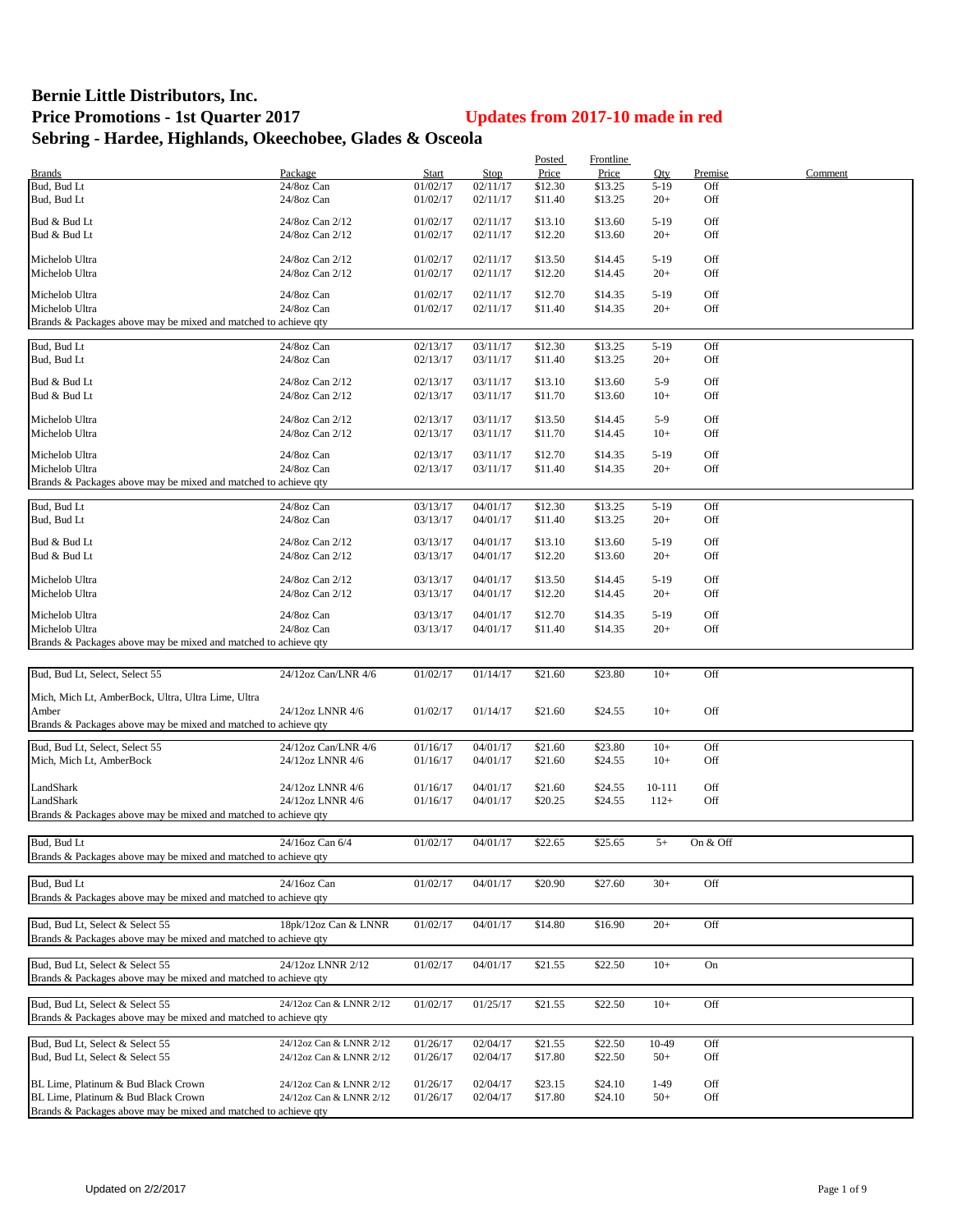|                                                                                                                   |                                        |                          |                      | Posted             | <b>Frontline</b>   |                   |                |                                 |
|-------------------------------------------------------------------------------------------------------------------|----------------------------------------|--------------------------|----------------------|--------------------|--------------------|-------------------|----------------|---------------------------------|
| <b>Brands</b><br>Bud, Bud Lt, Select & Select 55                                                                  | Package<br>24/12oz Can & LNNR 2/12     | <b>Start</b><br>02/06/17 | Stop<br>03/11/17     | Price<br>\$21.55   | Price<br>\$22.50   | Qty<br>$10+$      | Premise<br>Off | Comment<br><b>New Stop Date</b> |
| Brands & Packages above may be mixed and matched to achieve qty                                                   |                                        |                          |                      |                    |                    |                   |                |                                 |
| Bud, Bud Lt, Select & Select 55                                                                                   | 24/12oz Can & LNNR 2/12                | 03/13/17                 | 03/21/17             | \$21.55            | \$22.50            | 10-49             | Off            |                                 |
| Bud, Bud Lt, Select & Select 55                                                                                   | 24/12oz Can & LNNR 2/12                | 03/13/17                 | 03/21/17             | \$17.80            | \$22.50            | $50+$             | Off            |                                 |
| Bud, Bud Lt                                                                                                       | 24/16oz CALNR 3/8                      | 03/13/17                 | 03/21/17             | \$25.45            | \$27.60            | $1+$              | Off            |                                 |
|                                                                                                                   |                                        |                          |                      |                    |                    |                   |                |                                 |
| BLL Rita Family (Lime, Straw, Mango, Raz, Picante, Cran,<br>Apple, Grape, Orange, Peach, Lemon, Watermelon, Other |                                        |                          |                      |                    |                    |                   |                |                                 |
| Seasonals)                                                                                                        | 24/8oz Can 2/12                        | 03/13/17                 | 03/21/17             | \$23.15            | \$24.10            | $1-6$             | Off            |                                 |
| BLL Rita Family (Lime, Straw, Mango, Raz, Picante, Cran,<br>Apple, Grape, Orange, Peach, Lemon, Watermelon, Other |                                        |                          |                      |                    |                    |                   |                | <b>New Promotion</b>            |
| Seasonals)                                                                                                        | 24/8oz Can 2/12                        | 03/13/17                 | 03/21/17             | \$21.30            | \$24.10            | $7-49$            | Off            |                                 |
| BLL Rita Family (Lime, Straw, Mango, Raz, Picante, Cran,<br>Apple, Grape, Orange, Peach, Lemon, Watermelon, Other |                                        |                          |                      |                    |                    |                   |                |                                 |
| Seasonals)                                                                                                        | 24/8oz Can 2/12                        | 03/13/17                 | 03/21/17             | \$17.80            | \$24.10            | $50+$             | Off            |                                 |
| BL Lime, Platinum & Bud Black Crown                                                                               | 24/12oz Can & LNNR 2/12                | 03/13/17                 | 03/21/17             | \$23.15            | \$24.10            | $1+$              | Off            |                                 |
| Brands & Packages above may be mixed and matched to achieve qty                                                   |                                        |                          |                      |                    |                    |                   |                |                                 |
| Bud, Bud Lt, Select & Select 55                                                                                   | 24/12oz Can & LNNR 2/12                | 03/22/17                 | 04/01/17             | \$21.55            | \$22.50            | $10+$             | Off            | <b>New Dates</b>                |
| Brands & Packages above may be mixed and matched to achieve qty                                                   |                                        |                          |                      |                    |                    |                   |                |                                 |
| Bud, Bud Lt, Select & Select 55                                                                                   | 24/12oz Can                            | 01/02/17                 | 04/01/17             |                    |                    |                   | Off            |                                 |
| Bud, Bud Lt, Select & Select 55                                                                                   | $24/12$ oz Can                         | 01/02/17                 | 04/01/17             | \$20.75<br>\$19.75 | \$22.60<br>\$22.60 | 10-44<br>$45+$    | Off            |                                 |
|                                                                                                                   |                                        |                          |                      |                    |                    |                   |                |                                 |
| Bud, Bud Lt,<br>Bud, Bud Lt,                                                                                      | 24/12oz LNNR<br>24/12oz LNNR           | 01/02/17<br>01/02/17     | 04/01/17<br>04/01/17 | \$20.75<br>\$19.75 | \$22.60<br>\$22.60 | 10-44<br>$45+$    | Off<br>Off     |                                 |
|                                                                                                                   |                                        |                          |                      |                    |                    |                   |                |                                 |
| <b>Bud Light Lime</b>                                                                                             | 24/12oz LNNR/Can<br>24/12oz LNNR/Can   | 01/02/17<br>01/02/17     | 04/01/17             | \$22.20<br>\$19.75 | \$24.10<br>\$24.10 | 10-44<br>$45+$    | Off<br>Off     |                                 |
| <b>Bud Light Lime</b>                                                                                             |                                        |                          | 04/01/17             |                    |                    |                   |                |                                 |
| Michelob Ultra                                                                                                    | 24/12oz Can & LNNR                     | 01/02/17                 | 04/01/17             | \$22.20            | \$24.10            | 10-44             | Off            |                                 |
| Michelob Ultra<br>Brands & Packages above may be mixed and matched to achieve qty                                 | 24/12oz Can & LNNR                     | 01/02/17                 | 04/01/17             | \$20.70            | \$24.10            | $45+$             | Off            |                                 |
|                                                                                                                   |                                        |                          |                      |                    |                    |                   |                |                                 |
| Bud, Bud Lt<br>Michelob Ultra                                                                                     | 3/8/16oz Can<br>3/8/16oz Can           | 01/02/17<br>01/02/17     | 01/28/17             | \$19.45            | \$25.20<br>\$27.10 | $25+$<br>$25+$    | Off<br>Off     |                                 |
| Brands & Packages above may be mixed and matched to achieve qty                                                   |                                        |                          | 01/28/17             | \$19.45            |                    |                   |                |                                 |
| Bud, Bud Lt                                                                                                       | 24/16oz CALNR                          | 01/02/17                 | 04/01/17             | \$24.85            | \$28.50            | $98+$             | Off            |                                 |
| Brands & Packages above may be mixed and matched to achieve qty                                                   |                                        |                          |                      |                    |                    |                   |                |                                 |
| Bud, Bud Lt                                                                                                       | 20/16oz CALNR                          | 01/02/17                 | 02/04/17             | \$17.95            | \$23.00            | 33-131            |                |                                 |
| Bud, Bud Lt                                                                                                       | 20/16oz CALNR                          | 01/02/17                 | 02/04/17             | \$17.45            | \$23.00            | $132+$            | Off<br>Off     |                                 |
|                                                                                                                   |                                        |                          |                      |                    |                    |                   |                |                                 |
| Bud, Bud Lt<br>Bud, Bud Lt                                                                                        | 20/16oz CALNR<br>20/16oz CALNR         | 02/06/17<br>02/06/17     | 04/01/17<br>04/01/17 | \$19.75<br>\$17.95 | \$23.00<br>\$23.00 | $1 - 32$<br>$33+$ | Off<br>Off     |                                 |
| Brands & Packages above may be mixed and matched to achieve qty                                                   |                                        |                          |                      |                    |                    |                   |                |                                 |
| Bud, Bud Lt                                                                                                       | 15/16oz ALNR/CALNR                     | 01/02/17                 | 04/01/17             | \$13.90            | \$17.25            | $15+$             | Off            |                                 |
| Brands & Packages above may be mixed and matched to achieve qty                                                   |                                        |                          |                      |                    |                    |                   |                |                                 |
| Bud, Bud Lt                                                                                                       | 15/16oz ALNR/CALNR                     | 01/02/17                 | 04/01/17             | \$13.80            | \$17.25            | $50+$             | On             |                                 |
| Brands & Packages above may be mixed and matched to achieve qty                                                   |                                        |                          |                      |                    |                    |                   |                |                                 |
| Bud, Bud Light, Select                                                                                            | 24/16oz ALNR/CALNR                     | 01/02/17                 | 04/01/17             | \$21.55            | \$28.50            | $144+$            | On             |                                 |
| Brands & Packages above may be mixed and matched to achieve qty                                                   |                                        |                          |                      |                    |                    |                   |                |                                 |
| Oculto                                                                                                            | 24/12oz LNNR 2/12                      | 01/02/17                 | 04/01/17             | \$26.65            | \$29.90            | $20+$             | Off            |                                 |
| <b>BLL Mix a Rita</b>                                                                                             | 18/8oz Can Loose                       | 01/02/17                 | 04/01/17             | \$16.55            | \$18.05            | $5+$              | Off            |                                 |
|                                                                                                                   |                                        |                          |                      |                    |                    |                   |                |                                 |
| <b>BLL Mix a Rita</b><br><b>BLL Mix a Rita</b>                                                                    | 24/8oz Can Loose<br>24/8oz Can Loose   | 01/02/17<br>01/02/17     | 04/01/17<br>04/01/17 | \$22.05<br>\$21.05 | \$24.10<br>\$24.10 | $5 - 62$<br>$63+$ | Off<br>Off     |                                 |
|                                                                                                                   |                                        |                          |                      |                    |                    |                   |                |                                 |
| BL Lime, Platinum, Black Crown, Mich Lt & Ultra<br>BL Lime, Platinum, Black Crown, Mich Lt & Ultra                | 18/12oz LNNR/Cans<br>18/12oz LNNR/Cans | 01/02/17<br>01/02/17     | 04/01/17<br>04/01/17 | \$16.95<br>\$15.85 | \$18.45<br>\$18.45 | $5 - 59$<br>$60+$ | Off<br>Off     |                                 |
| Brands & Packages above may be mixed and matched to achieve qty                                                   |                                        |                          |                      |                    |                    |                   |                |                                 |
| Michelob Ultra                                                                                                    | 24/16oz CALNR                          | 01/02/17                 | 04/01/17             | \$35.85            | \$37.25            | $5+$              | On & Off       |                                 |
|                                                                                                                   |                                        |                          |                      |                    |                    |                   |                |                                 |
| Mich, Mic Lt, Ultra, Ultra Amber, Amberbock & Ultra<br>Lime Cactus                                                | 24/12oz Can/LNNR 2/12                  | 01/02/17                 | 04/01/17             | \$23.90            | \$24.85            | $5+$              | Off            |                                 |
| Michelob Ultra                                                                                                    | 24/16oz CALNR 3/8                      | 01/02/17                 | 04/01/17             | \$35.85            | \$37.25            | $5+$              | Off            |                                 |
| Brands & Packages above may be mixed and matched to achieve qty                                                   |                                        |                          |                      |                    |                    |                   |                |                                 |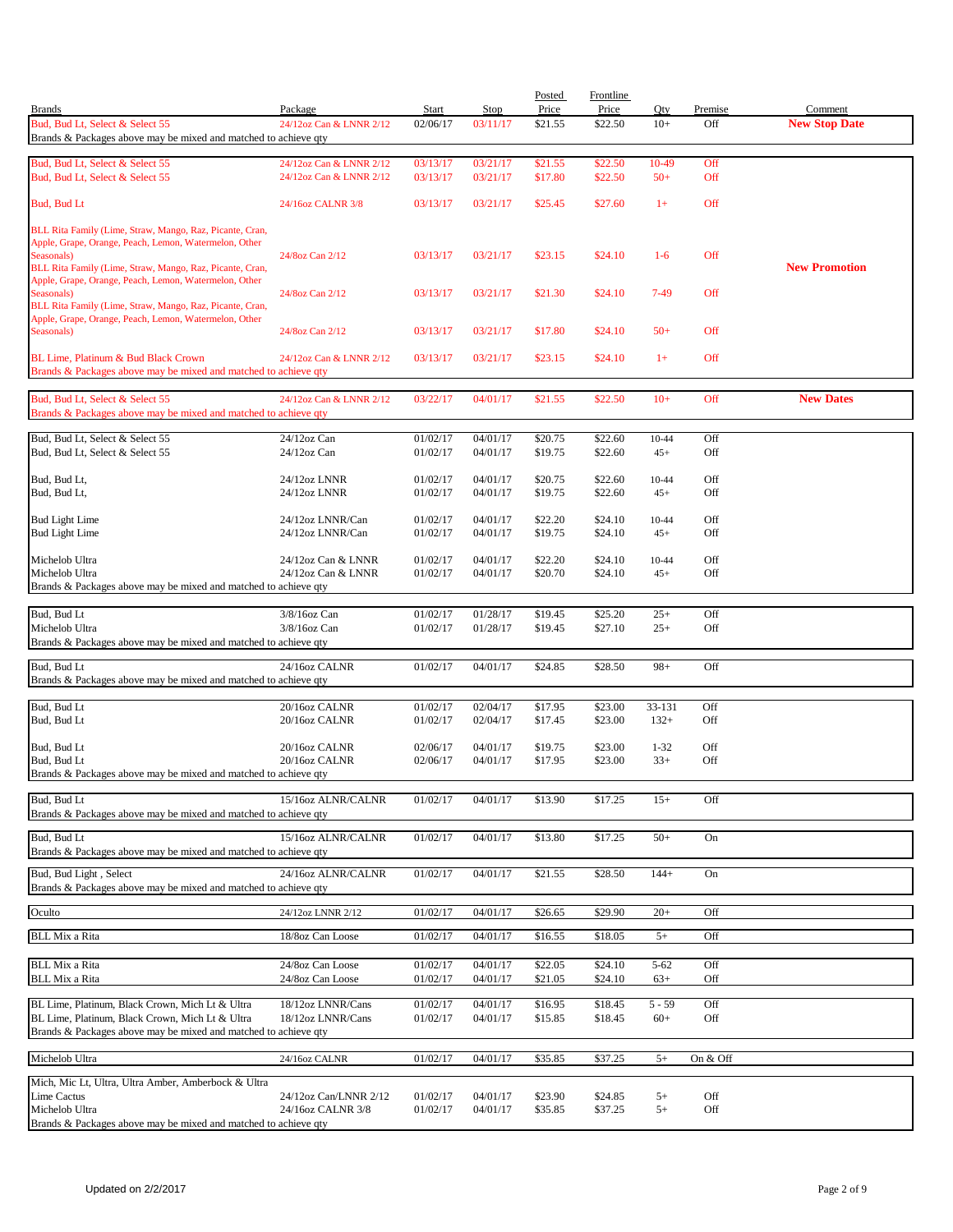|                                                                                                                   |                              |                   |                  | Posted           | Frontline        |              |               |                         |
|-------------------------------------------------------------------------------------------------------------------|------------------------------|-------------------|------------------|------------------|------------------|--------------|---------------|-------------------------|
| <b>Brands</b><br>BL Lime, Platinum, Black Crown & Landshark                                                       | Package<br>24/12oz LNNR 2/12 | Start<br>01/02/17 | Stop<br>04/01/17 | Price<br>\$20.45 | Price<br>\$24.10 | Qty<br>$10+$ | Premise<br>On | Comment                 |
| BL Lime, Platinum & Landshark                                                                                     | 24/12oz Cans 2/12            | 01/02/17          | 04/01/17         | \$20.45          | \$24.10          | $10+$        | On            |                         |
| Brands & Packages above may be mixed and matched to achieve qty                                                   |                              |                   |                  |                  |                  |              |               |                         |
| BL Lime, Platinum & Black Crown                                                                                   | 24/12oz Cans/LNNR 2/12       | 01/02/17          | 01/25/17         | \$23.15          | \$24.10          | $1+$         | Off           |                         |
| BLL Rita Family (Lime, Straw, Mango, Raz, Seasonal)                                                               | 24/8oz Can 2/12              | 01/02/17          | 01/25/17         | \$23.15          | \$24.10          | $1-6$        | Off           |                         |
| BLL Rita Family (Lime, Straw, Mango, Raz, Seasonal)                                                               | 24/8oz Can 2/12              | 01/02/17          | 01/25/17         | \$21.30          | \$24.10          | $7+$         | Off           |                         |
| Brands & Packages above may be mixed and matched to achieve qty                                                   |                              |                   |                  |                  |                  |              |               |                         |
| BLL Rita Family (Lime, Straw, Mango, Raz, Seasonal)                                                               | 24/8oz Can 2/12              | 01/26/17          | 02/04/17         | \$23.15          | \$24.10          | $1-6$        | Off           |                         |
| BLL Rita Family (Lime, Straw, Mango, Raz, Seasonal)                                                               | 24/8oz Can 2/12              | 01/26/17          | 02/04/17         | \$21.30          | \$24.10          | $7+$         | Off           |                         |
| Brands & Packages above may be mixed and matched to achieve qty                                                   |                              |                   |                  |                  |                  |              |               |                         |
| BL Lime, Platinum & Black Crown                                                                                   | 24/12oz Cans/LNNR 2/12       | 02/06/17          | 03/11/17         | \$23.15          | \$24.10          | $1+$         | Off           |                         |
| BLL Rita Family (Lime, Straw, Mango, Raz, Picante, Cran,                                                          |                              |                   |                  |                  |                  |              |               |                         |
| Apple, Grape, Orange, Peach, Lemon, Watermelon, Other                                                             |                              |                   |                  |                  |                  |              |               | <b>New Stop date</b>    |
| Seasonals)                                                                                                        | 24/8oz Can 2/12              | 02/06/17          | 03/11/17         | \$23.15          | \$24.10          | $1-6$        | Off           |                         |
| BLL Rita Family (Lime, Straw, Mango, Raz, Picante, Cran,<br>Apple, Grape, Orange, Peach, Lemon, Watermelon, Other |                              |                   |                  |                  |                  |              |               |                         |
| Seasonals)                                                                                                        | 24/8oz Can 2/12              | 02/06/17          | 03/11/17         | \$21.30          | \$24.10          | $7+$         | Off           |                         |
| Brands & Packages above may be mixed and matched to achieve qty                                                   |                              |                   |                  |                  |                  |              |               |                         |
| BL Lime, Platinum & Black Crown                                                                                   | 24/12oz Cans/LNNR 2/12       | 03/22/17          | 04/01/17         | \$23.15          | \$24.10          | $1+$         | Off           |                         |
|                                                                                                                   |                              |                   |                  |                  |                  |              |               |                         |
| BLL Rita Family (Lime, Straw, Mango, Raz, Picante, Cran,                                                          |                              |                   |                  |                  |                  |              |               |                         |
| Apple, Grape, Orange, Peach, Lemon, Watermelon, Other<br>Seasonals)                                               | 24/8oz Can 2/12              | 03/22/17          | 04/01/17         | \$23.15          | \$24.10          | $1-6$        | Off           | <b>New Dates</b>        |
| BLL Rita Family (Lime, Straw, Mango, Raz, Picante, Cran,                                                          |                              |                   |                  |                  |                  |              |               |                         |
| Apple, Grape, Orange, Peach, Lemon, Watermelon, Other                                                             |                              |                   |                  |                  |                  |              |               |                         |
| Seasonals)<br>Brands & Packages above may be mixed and matched to achieve qty                                     | 24/8oz Can 2/12              | 03/22/17          | 04/01/17         | \$21.30          | \$24.10          | $7+$         | Off           |                         |
|                                                                                                                   |                              |                   |                  |                  |                  |              |               |                         |
| Busch, Busch Lt, Nat Lt, Nat Ice & Rolling Rock                                                                   | 24/12oz Can S/C              | 01/02/17          | 01/14/17         | \$15.35          | \$17.00          | $15+$        | Off           |                         |
| Brands & Packages above may be mixed and matched to achieve qty                                                   |                              |                   |                  |                  |                  |              |               |                         |
| Natty Daddy                                                                                                       | 24/12oz Can S/C              | 01/02/17          | 01/14/17         | \$14.35          | \$16.10          | $5+$         | Off           |                         |
|                                                                                                                   |                              |                   |                  |                  |                  |              |               |                         |
| Busch, Busch Lt, Nat Lt, Nat Ice & Rolling Rock                                                                   | 24/12oz Can S/C              | 01/16/17          | 04/29/17         | \$15.35          | \$17.00          | 15-76        | Off           |                         |
| Busch, Busch Lt, Nat Lt, Nat Ice & Rolling Rock                                                                   | $24/12$ oz Can S/C           | 01/16/17          | 04/29/17         | \$13.80          | \$17.00          | $77+$        | Off           |                         |
| Natty Daddy                                                                                                       | 24/12oz Can S/C              | 01/16/17          | 04/29/17         | \$14.35          | \$16.10          | $5 - 76$     | Off           |                         |
| Natty Daddy                                                                                                       | 24/12oz Can S/C              | 01/16/17          | 04/29/17         | \$13.80          | \$16.10          | $77+$        | Off           |                         |
| Brands & Packages above may be mixed and matched to achieve qty                                                   |                              |                   |                  |                  |                  |              |               |                         |
|                                                                                                                   |                              |                   |                  |                  |                  |              |               |                         |
| Busch, Busch Lt, Nat Lt, Nat Ice, Bud Ice, Rolling Rock                                                           | 18/12oz Cans/LNNR            |                   |                  |                  |                  |              |               |                         |
| & Busch Ice<br>Brands & Packages above may be mixed and matched to achieve qty                                    |                              | 01/02/17          | 04/01/17         | \$9.35           | \$12.40          | $40+$        | Off           |                         |
|                                                                                                                   |                              |                   |                  |                  |                  |              |               |                         |
| Bud Ice, King Cobra, High Gravity, Natty Daddy &                                                                  |                              |                   | 04/01/17         |                  |                  |              |               |                         |
| <b>Rolling Rock</b><br>Brands & Packages above may be mixed and matched to achieve qty                            | 24/16oz Can 6/4              | 01/02/17          |                  | \$15.95          | \$19.55          | $5+$         | Off           |                         |
|                                                                                                                   |                              |                   |                  |                  |                  |              |               |                         |
| Best Damn Root Beer, Cherry Cola & Cream Soda                                                                     | 24/12oz LNNR 4/6             | 03/06/17          | 03/11/17         | \$19.20          | \$30.70          | $15+$        | Off           | <b>New Posted Price</b> |
| Brands & Packages above may be mixed and matched to achieve qty                                                   |                              |                   |                  |                  |                  |              |               |                         |
| Shock Top & Shock Top Sampler                                                                                     | 24/12oz LNNR                 | 01/02/17          | 04/01/17         | \$19.70          | \$27.75          | $56+$        | Off           |                         |
| Brands & Packages above may be mixed and matched to achieve qty                                                   |                              |                   |                  |                  |                  |              |               |                         |
|                                                                                                                   |                              |                   |                  |                  |                  |              |               |                         |
| Shock Top & Shock Top Lemon<br>Brands & Packages above may be mixed and matched to achieve qty                    | 15/12oz Can                  | 01/02/17          | 04/01/17         | \$13.65          | \$15.25          | $50+$        | Off           |                         |
|                                                                                                                   |                              |                   |                  |                  |                  |              |               |                         |
| Shock Top & Shock Top Lemon                                                                                       | 30/12oz Can 2/15             | 01/02/17          | 04/01/17         | \$25.70          | \$28.90          | $25+$        | Off           |                         |
| Brands & Packages above may be mixed and matched to achieve qty                                                   |                              |                   |                  |                  |                  |              |               |                         |
| Shock Top, Apple Wheat, Lemon, Pumpkin, Rasp, IPA, Winter                                                         |                              |                   |                  |                  |                  |              |               |                         |
| Combo, Choc, Pretzel, Ginger                                                                                      | 24/12oz LNNR 4/6             | 01/02/17          | 03/04/17         | \$26.10          | \$27.75          | $20 - 55$    | Off           |                         |
| Shock Top, Apple Wheat, Lemon, Pumpkin, Rasp, IPA, Winter<br>Combo, Choc, Pretzel, Ginger                         | 24/12oz LNNR 4/6             | 01/02/17          | 03/04/17         | \$25.10          | \$27.75          | 56-111       | Off           |                         |
| Shock Top, Apple Wheat, Lemon, Pumpkin, Rasp, IPA, Winter                                                         |                              |                   |                  |                  |                  |              |               |                         |
| Combo, Choc, Pretzel, Ginger                                                                                      | 24/12oz LNNR 4/6             | 01/02/17          | 03/04/17         | \$24.10          | \$27.75          | $112+$       | Off           |                         |
| Brands & Packages above may be mixed and matched to achieve qty                                                   |                              |                   |                  |                  |                  |              |               |                         |
| Shock Top, Apple Wheat, Lemon, Pumpkin, Rasp, IPA, Winter                                                         |                              |                   |                  |                  |                  |              |               |                         |
| Combo, Choc, Pretzel, Ginger                                                                                      | 24/12oz LNNR 4/6             | 03/06/17          | 03/11/17         | \$19.20          | \$27.75          | $20+$        | Off           |                         |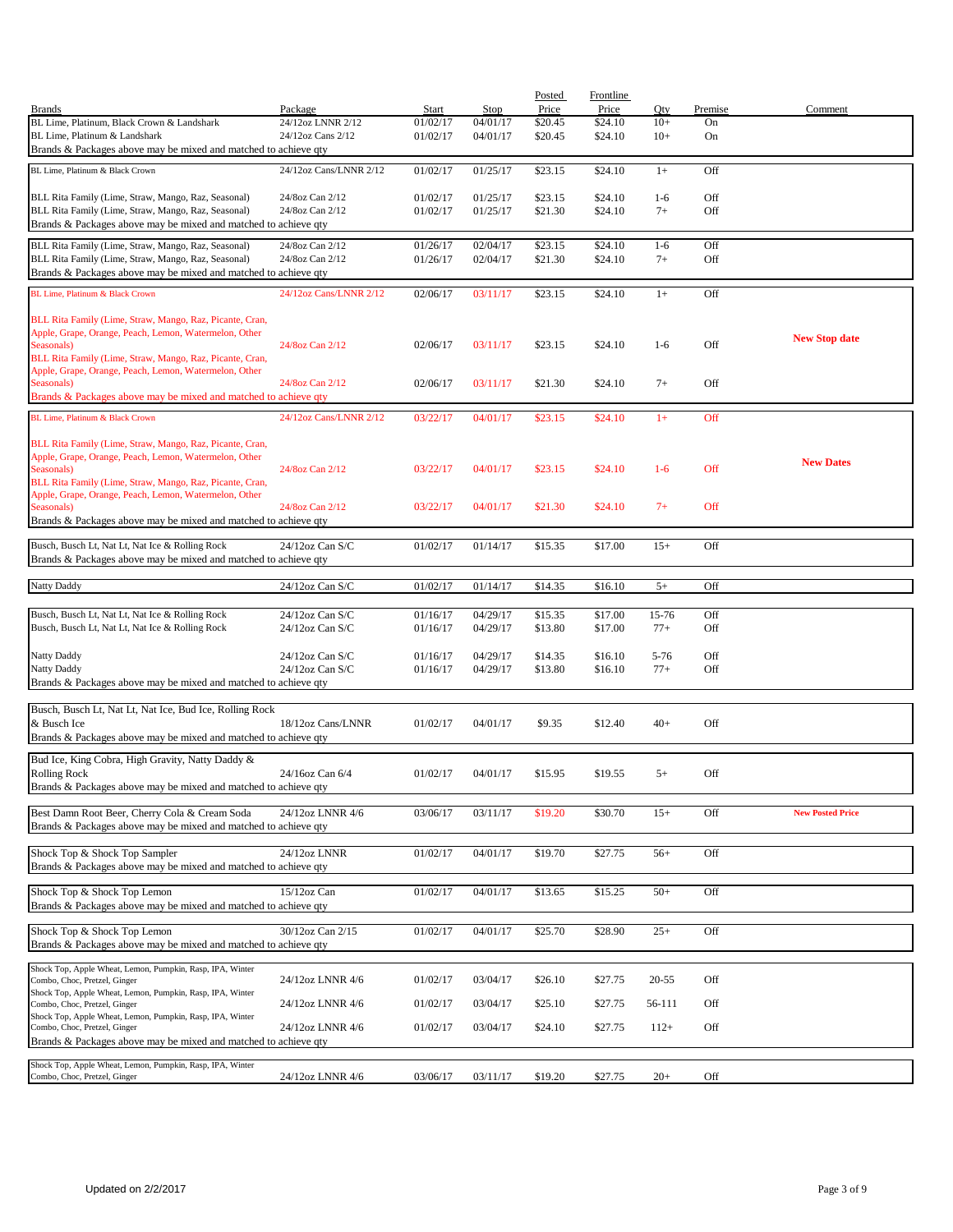| <b>Brands</b>                                                                                   | Package                                        | Start                | <b>Stop</b>          | Posted<br>Price    | Frontline<br>Price | Qty              | Premise    | Comment |
|-------------------------------------------------------------------------------------------------|------------------------------------------------|----------------------|----------------------|--------------------|--------------------|------------------|------------|---------|
| Shock Top, Apple Wheat, Lemon, Pumpkin, Rasp, IPA, Winter                                       |                                                |                      |                      |                    |                    |                  |            |         |
| Combo, Choc, Pretzel, Ginger<br>Shock Top, Apple Wheat, Lemon, Pumpkin, Rasp, IPA, Winter       | 24/12oz LNNR 4/6                               | 03/13/17             | 04/01/17             | \$26.10            | \$27.75            | $20 - 55$        | Off        |         |
| Combo, Choc, Pretzel, Ginger<br>Shock Top, Apple Wheat, Lemon, Pumpkin, Rasp, IPA, Winter       | 24/12oz LNNR 4/6                               | 03/13/17             | 04/01/17             | \$25.10            | \$27.75            | 56-111           | Off        |         |
| Combo, Choc, Pretzel, Ginger<br>Brands & Packages above may be mixed and matched to achieve qty | 24/12oz LNNR 4/6                               | 03/13/17             | 04/01/17             | \$24.10            | \$27.75            | $112+$           | Off        |         |
| Wild Blue & Redbridge<br>Brands & Packages above may be mixed and matched to achieve qty        | 24/12oz LNNR 4/6                               | 01/02/17             | 04/01/17             | \$28.65            | \$29.35            | $28+$            | Off        |         |
| Kirin Ichiban & Kirin Light<br>Brands & Packages above may be mixed and matched to achieve qty  | 24/12oz LNNR 4/6                               | 01/02/17             | 04/01/17             | \$23.50            | \$27.75            | $10+$            | Off        |         |
| Becks, Lt, Dark, Oktob, Sapphire, Becks NA, Bass & St                                           |                                                |                      |                      |                    |                    |                  |            |         |
| Pauli Girl<br>Becks, Lt, Dark, Oktob, Sapphire, Becks NA, Bass & St                             | 24/12oz LNNR 4/6                               | 01/02/17             | 04/01/17             | \$22.05            | \$24.55            | 56-111           | Off        |         |
| Pauli Girl<br>Brands & Packages above may be mixed and matched to achieve qty                   | 24/12oz LNNR 4/6                               | 01/02/17             | 04/01/17             | \$19.80            | \$24.55            | $112+$           | Off        |         |
|                                                                                                 |                                                |                      |                      |                    |                    |                  |            |         |
| Becks, Light, Dark, Oktoberfest, Sapphire, St Pauli Girl<br>& Bass                              | 24/12oz LNNR/CAN 2/12                          | 01/02/17             | 01/07/17             | \$20.35            | \$24.10            | 56-111           | Off        |         |
| Becks, Light, Dark, Oktoberfest, Sapphire, St Pauli Girl<br>& Bass                              | 24/12oz LNNR/CAN 2/12                          | 01/02/17             | 01/07/17             | \$19.80            | \$24.10            | $112+$           | Off        |         |
| Becks, Light, Dark, Oktoberfest, Sapphire, St Pauli Girl                                        |                                                |                      |                      |                    |                    |                  |            |         |
| & Bass                                                                                          | 24/12oz LNNR/CAN 2/12                          | 01/09/17             | 01/14/17             | \$19.20            | \$24.10            | $10+$            | Off        |         |
| Land Shark                                                                                      | 24/12oz LNNR/CAN 2/12                          | 01/09/17             | 01/14/17             | \$19.20            | \$24.10            | $10+$            | Off        |         |
| Becks, Light, Dark, Oktoberfest, Sapphire, St Pauli Girl                                        |                                                |                      |                      |                    |                    |                  |            |         |
| & Bass<br>Becks, Light, Dark, Oktoberfest, Sapphire, St Pauli Girl                              | 24/12oz LNNR/CAN 2/12                          | 01/16/17             | 01/28/17             | \$20.35            | \$24.10            | 56-111           | Off        |         |
| & Bass                                                                                          | 24/12oz LNNR/CAN 2/12                          | 01/16/17             | 01/28/17             | \$19.80            | \$24.10            | $112+$           | Off        |         |
| Land Shark                                                                                      | 24/12oz LNNR/CAN 2/12                          | 01/16/17             | 01/28/17             | \$22.15            | \$24.10            | 56-111           | Off        |         |
| <b>Land Shark</b>                                                                               | 24/12oz LNNR/CAN 2/12                          | 01/16/17             | 01/28/17             | \$20.35            | \$24.10            | $112+$           | Off        |         |
| Becks, Light, Dark, Oktoberfest, Sapphire, St Pauli Girl                                        |                                                |                      |                      |                    |                    |                  |            |         |
| & Bass                                                                                          | 24/12oz LNNR/CAN 2/12                          | 01/30/17             | 02/04/17             | \$19.20            | \$24.10            | $10+$            | Off        |         |
| Land Shark                                                                                      | 24/12oz LNNR/CAN 2/12                          | 01/30/17             | 02/04/17             | \$19.20            | \$24.10            | $10+$            | Off        |         |
| Becks, Light, Dark, Oktoberfest, Sapphire, St Pauli Girl                                        |                                                |                      |                      |                    |                    |                  |            |         |
| & Bass                                                                                          | 24/12oz LNNR/CAN 2/12                          | 02/06/17             | 02/18/17             | \$20.35            | \$24.10            | 56-111           | Off        |         |
| Becks, Light, Dark, Oktoberfest, Sapphire, St Pauli Girl<br>& Bass                              | 24/12oz LNNR/CAN 2/12                          | 02/06/17             | 02/18/17             | \$19.80            | \$24.10            | $112+$           | Off        |         |
| Land Shark                                                                                      | 24/12oz LNNR/CAN 2/12                          | 02/06/17             | 02/18/17             | \$22.15            | \$24.10            | 56-111           | Off        |         |
| Land Shark                                                                                      | 24/12oz LNNR/CAN 2/12                          | 02/06/17             | 02/18/17             | \$20.35            | \$24.10            | $112+$           | Off        |         |
| Becks, Light, Dark, Oktoberfest, Sapphire, St Pauli Girl                                        |                                                |                      |                      |                    |                    |                  |            |         |
| & Bass                                                                                          | 24/12oz LNNR/CAN 2/12                          | 02/20/17             | 03/04/17             | \$20.35            | \$24.10            | 56-111           | Off        |         |
| Becks, Light, Dark, Oktoberfest, Sapphire, St Pauli Girl                                        |                                                |                      |                      |                    |                    |                  |            |         |
| & Bass<br>Land Shark                                                                            | 24/12oz LNNR/CAN 2/12<br>24/12oz LNNR/CAN 2/12 | 02/20/17<br>02/20/17 | 03/04/17<br>03/04/17 | \$19.80<br>\$22.15 | \$24.10<br>\$24.10 | $112+$<br>56-111 | Off<br>Off |         |
| Land Shark                                                                                      | 24/12oz LNNR/CAN 2/12                          | 02/20/17             | 03/04/17             | \$20.35            | \$24.10            | $112+$           | Off        |         |
|                                                                                                 |                                                |                      |                      |                    |                    |                  |            |         |
| Becks, Light, Dark, Oktoberfest, Sapphire, St Pauli Girl<br>& Bass                              | 24/12oz LNNR/CAN 2/12                          | 03/06/17             | 03/11/17             | \$19.20            | \$24.10            | $10+$            | Off        |         |
| Land Shark                                                                                      | 24/12oz LNNR/CAN 2/12                          | 03/06/17             | 03/11/17             | \$19.20            | \$24.10            | $10+$            | Off        |         |
| Becks, Light, Dark, Oktoberfest, Sapphire, St Pauli Girl                                        |                                                |                      |                      |                    |                    |                  |            |         |
| & Bass                                                                                          | 24/12oz LNNR/CAN 2/12                          | 03/13/17             | 04/15/17             | \$20.35            | \$24.10            | 56-111           | Off        |         |
| Becks, Light, Dark, Oktoberfest, Sapphire, St Pauli Girl                                        |                                                |                      |                      |                    |                    |                  |            |         |
| & Bass                                                                                          | 24/12oz LNNR/CAN 2/12                          | 03/13/17             | 04/15/17             | \$19.80            | \$24.10            | $112+$           | Off        |         |
| Land Shark                                                                                      | 24/12oz LNNR/CAN 2/12                          | 03/13/17             | 04/15/17             | \$22.15            | \$24.10            | 56-111           | Off        |         |
| Land Shark                                                                                      | 24/12oz LNNR/CAN 2/12                          | 03/13/17             | 04/15/17             | \$20.35            | \$24.10            | $112+$           | Off        |         |
| Brands & Packages above may be mixed and matched to achieve qty                                 |                                                |                      |                      |                    |                    |                  |            |         |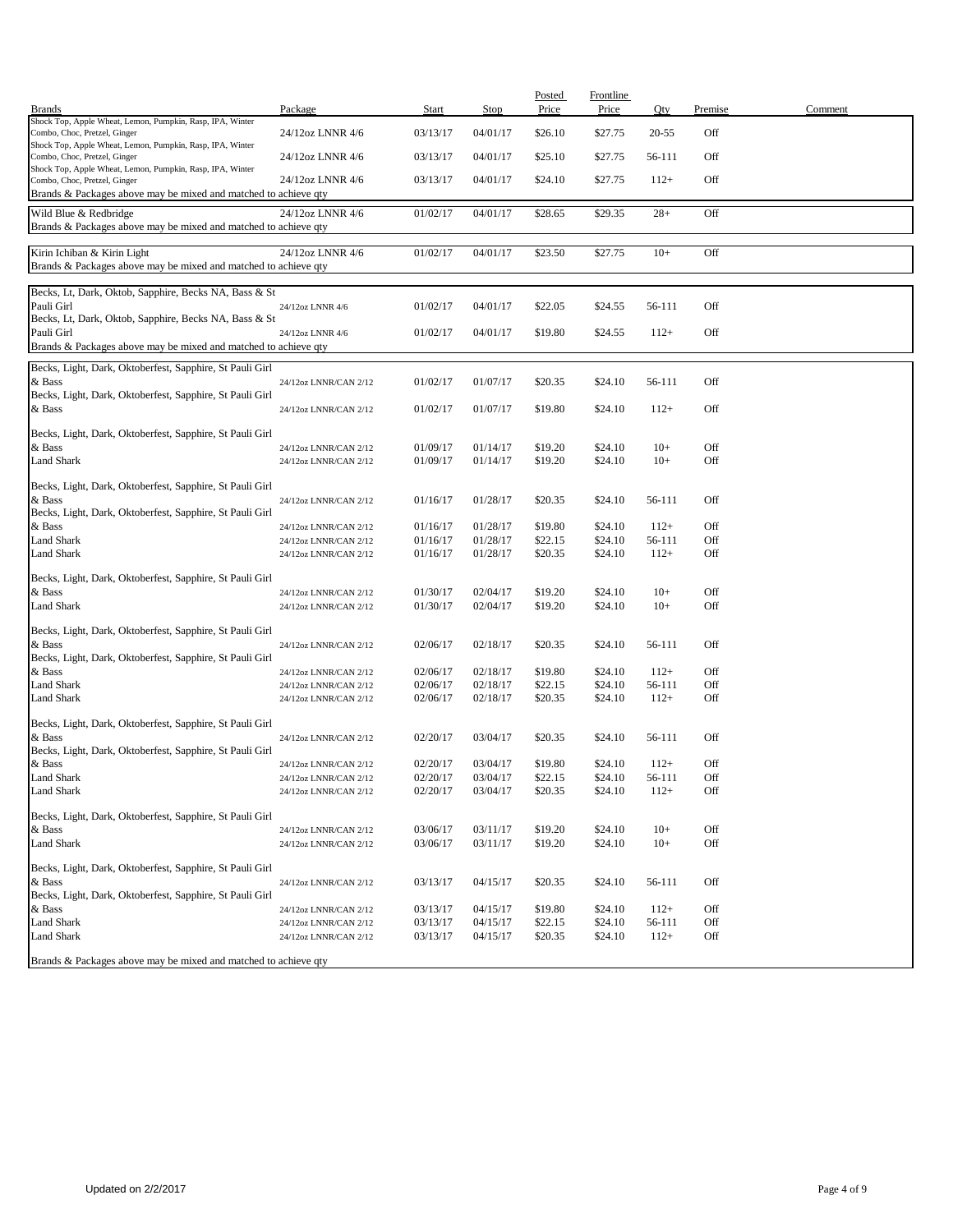| <b>Brands</b>                                                                                                                                                                                                                                            | Package              | Start    | <b>Stop</b> | Posted<br>Price | <b>Frontline</b><br>Price | Qty       | Premise | Comment |
|----------------------------------------------------------------------------------------------------------------------------------------------------------------------------------------------------------------------------------------------------------|----------------------|----------|-------------|-----------------|---------------------------|-----------|---------|---------|
| Beck's, Sapphire, Black Crown, BL Lime, Platinum,<br>Michelob Ultra & Landshark                                                                                                                                                                          | 24/16oz CAN 6/4      | 01/02/17 | 02/04/17    | \$25.75         | \$28.00                   | $1 - 2$   | Off     |         |
| Beck's, Sapphire, Black Crown, BL Lime, Platinum,<br>Michelob Ultra & Landshark                                                                                                                                                                          | 24/16oz CAN 6/4      | 01/02/17 | 02/04/17    | \$24.90         | \$28.00                   | $3+$      | Off     |         |
| Shock Top, Apple, Lemon, Pumpkin, Shockolate &                                                                                                                                                                                                           |                      |          |             |                 |                           |           |         |         |
| <b>Twisted Pretzel</b><br>Shock Top, Apple, Lemon, Pumpkin, Shockolate &                                                                                                                                                                                 | 24/16oz CAN 6/4      | 01/02/17 | 02/04/17    | \$29.80         | \$33.50                   | $1 - 2$   | Off     |         |
| <b>Twisted Pretzel</b><br>Johnny Appleseed, Goose 312, IPA, Green Line & Four                                                                                                                                                                            | 24/16oz CAN 6/4      | 01/02/17 | 02/04/17    | \$24.90         | \$33.50                   | $3+$      | Off     |         |
| <b>Star Pilsner</b><br>Johnny Appleseed, Goose 312, IPA, Green Line & Four                                                                                                                                                                               | 24/16oz CAN 6/4      | 01/02/17 | 02/04/17    | \$29.80         | \$31.95                   | $1 - 2$   | Off     |         |
| <b>Star Pilsner</b>                                                                                                                                                                                                                                      | 24/16oz CAN 6/4      | 01/02/17 | 02/04/17    | \$24.90         | \$31.95                   | $3+$      | Off     |         |
| Bud Chelada, Bud Lt Chelada                                                                                                                                                                                                                              | 24/16oz Can 6/4      | 01/02/17 | 02/04/17    | \$29.80         | \$33.50                   | $1+$      | Off     |         |
| Lime a Rita & Straw ber Rita Splash                                                                                                                                                                                                                      | 24/16oz CAN 4/6      | 01/02/17 | 02/04/17    | \$29.80         | \$37.50                   | $1+$      | Off     |         |
| BD Root Beer & Cherry Cola                                                                                                                                                                                                                               | 24/16oz CAN 4/6      | 01/02/17 | 02/04/17    | \$29.80         | \$37.50                   | $1+$      | Off     |         |
| BL Lime Rita Family & Oculto<br>Brands & Packages above may be mixed and matched to achieve qty                                                                                                                                                          | 24/16oz CAN 6/4      | 01/02/17 | 02/04/17    | \$29.80         | \$37.50                   | $1+$      | Off     |         |
| Beck's, Sapphire, Black Crown, BL Lime, Platinum,                                                                                                                                                                                                        |                      |          |             |                 |                           |           |         |         |
| Michelob Ultra & Landshark<br>Beck's, Sapphire, Black Crown, BL Lime, Platinum,                                                                                                                                                                          | 24/16oz CAN 6/4      | 02/06/17 | 04/01/17    | \$25.75         | \$28.00                   | $1 - 2$   | Off     |         |
| Michelob Ultra & Landshark                                                                                                                                                                                                                               | 24/16oz CAN 6/4      | 02/06/17 | 04/01/17    | \$24.90         | \$28.00                   | $3+$      | Off     |         |
| Shock Top, Apple, Lemon, Pumpkin, Shockolate &<br><b>Twisted Pretzel</b>                                                                                                                                                                                 | 24/16oz CAN 6/4      | 02/06/17 | 04/01/17    | \$29.80         | \$33.50                   | $1 - 2$   | Off     |         |
| Shock Top, Apple, Lemon, Pumpkin, Shockolate &<br><b>Twisted Pretzel</b>                                                                                                                                                                                 | 24/16oz CAN 6/4      | 02/06/17 | 04/01/17    | \$24.90         | \$33.50                   | $3+$      | Off     |         |
| Johnny Appleseed, Goose 312, IPA, Green Line & Four                                                                                                                                                                                                      |                      |          |             |                 |                           |           |         |         |
| <b>Star Pilsner</b><br>Johnny Appleseed, Goose 312, IPA, Green Line & Four                                                                                                                                                                               | 24/16oz CAN 6/4      | 02/06/17 | 04/01/17    | \$29.80         | \$31.95                   | $1 - 2$   | Off     |         |
| <b>Star Pilsner</b>                                                                                                                                                                                                                                      | 24/16oz CAN 6/4      | 02/06/17 | 04/01/17    | \$24.90         | \$31.95                   | $3+$      | Off     |         |
| Bud Chelada, Bud Lt Chelada                                                                                                                                                                                                                              | 24/16oz Can 6/4      | 02/06/17 | 04/01/17    | \$29.80         | \$33.50                   | $1+$      | Off     |         |
| Lime a Rita & Straw ber Rita Splash                                                                                                                                                                                                                      | 24/16oz CAN 4/6      | 02/06/17 | 04/01/17    | \$29.80         | \$37.50                   | $1+$      | Off     |         |
| BL Lime Rita Family & Oculto<br>Brands & Packages above may be mixed and matched to achieve qty                                                                                                                                                          | 24/16oz CAN 6/4      | 02/06/17 | 04/01/17    | \$29.80         | \$37.50                   | $1+$      | Off     |         |
| <b>Boddington's Pub</b>                                                                                                                                                                                                                                  | 24/16oz CAN 6/4      | 01/02/17 | 04/01/17    | \$39.15         | \$41.75                   | $72+$     | Off     |         |
| BP Blueberry, Oktoberfest, Pumpkin, Summer, Winter, Spring,                                                                                                                                                                                              |                      |          |             |                 |                           |           |         |         |
| Toasted Lager, Hoptical Illusion & Mosaic Session IPA                                                                                                                                                                                                    | 24/12oz LNNR 4/6     | 01/02/17 | 01/28/17    | \$27.70         | \$30.90                   | $25 - 55$ | Off     |         |
| BP Blueberry, Oktoberfest, Pumpkin, Summer, Winter, Spring,<br>Toasted Lager, Hoptical Illusion & Mosaic Session IPA                                                                                                                                     | 24/12oz LNNR 4/6     | 01/02/17 | 01/28/17    | \$26.70         | \$30.90                   | $56+$     | Off     |         |
| Goose 312, 312 Pale Ale, Honkers, IPA, Winter, Summer, Harvest                                                                                                                                                                                           |                      |          |             |                 |                           |           |         |         |
| Ale, Sixth Day, Endless IPA, Rambler IPA, Oktob, Preseason, 10<br>Hills Pale Ale, Four Star, Green Line & Appleseed                                                                                                                                      | 24/12oz LNNR/Can 4/6 | 01/02/17 | 01/28/17    | \$27.70         | \$30.90                   | $25 - 55$ | Off     |         |
| Goose 312, 312 Pale Ale, Honkers, IPA, Winter, Summer, Harvest<br>Ale, Sixth Day, Endless IPA, Rambler IPA, Oktob, Preseason, 10<br>Hills Pale Ale, Four Star, Green Line & Appleseed                                                                    | 24/12oz LNNR/Can 4/6 | 01/02/17 | 01/28/17    | \$26.70         | \$30.90                   | $56+$     | Off     |         |
| Brands & Packages above may be mixed and matched to achieve qty                                                                                                                                                                                          |                      |          |             |                 |                           |           |         |         |
| BP Blueberry, Oktoberfest, Pumpkin, Summer, Winter, Spring,<br>Toasted Lager, Hoptical Illusion & Mosaic Session IPA                                                                                                                                     | 24/12oz LNNR 4/6     | 01/30/17 | 02/04/17    | \$19.20         | \$30.90                   | $10+$     | Off     |         |
| Goose 312, 312 Pale Ale, Honkers, IPA, Winter, Summer, Harvest<br>Ale, Sixth Day, Endless IPA, Rambler IPA, Oktob, Preseason, 10<br>Hills Pale Ale, Four Star, Green Line & Appleseed                                                                    | 24/12oz LNNR/Can 4/6 | 01/30/17 | 02/04/17    | \$27.70         | \$30.90                   | $25 - 55$ | Off     |         |
| Goose 312, 312 Pale Ale, Honkers, IPA, Winter, Summer, Harvest<br>Ale, Sixth Day, Endless IPA, Rambler IPA, Oktob, Preseason, 10<br>Hills Pale Ale, Four Star, Green Line & Appleseed<br>Brands & Packages above may be mixed and matched to achieve qty | 24/12oz LNNR/Can 4/6 | 01/30/17 | 02/04/17    | \$26.70         | \$30.90                   | $56+$     | Off     |         |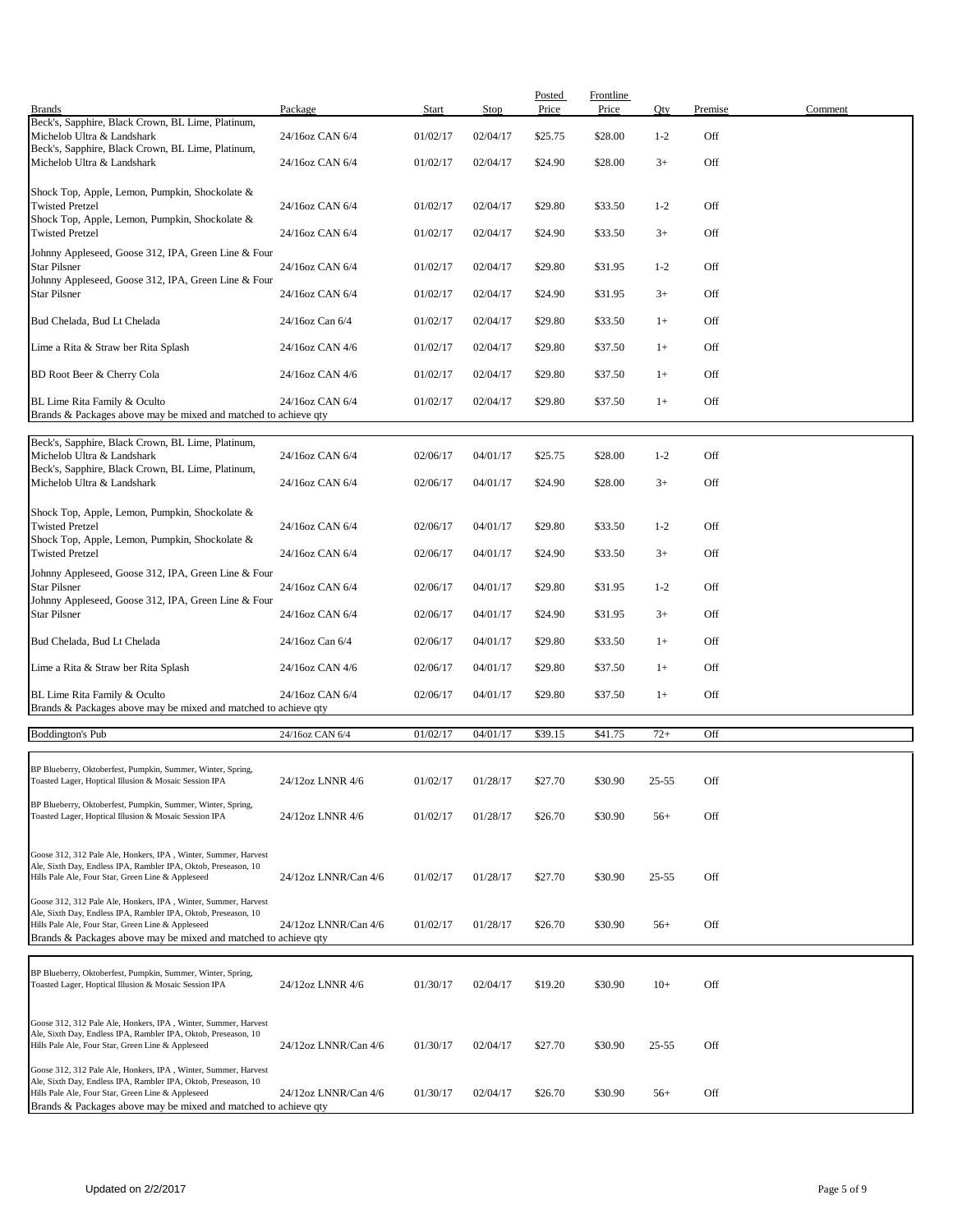| <b>Brands</b>                                                                                                                                                                                                                                            | Package                                         | Start    | Stop     | Posted<br>Price | <b>Frontline</b><br>Price | Oty       | Premise | Comment |
|----------------------------------------------------------------------------------------------------------------------------------------------------------------------------------------------------------------------------------------------------------|-------------------------------------------------|----------|----------|-----------------|---------------------------|-----------|---------|---------|
| BP Blueberry, Oktoberfest, Pumpkin, Summer, Winter, Spring,<br>Toasted Lager, Hoptical Illusion & Mosaic Session IPA                                                                                                                                     | 24/12oz LNNR 4/6                                | 02/06/17 | 03/11/17 | \$27.70         | \$30.90                   | $25 - 55$ | Off     |         |
| BP Blueberry, Oktoberfest, Pumpkin, Summer, Winter, Spring,<br>Toasted Lager, Hoptical Illusion & Mosaic Session IPA                                                                                                                                     | 24/12oz LNNR 4/6                                | 02/06/17 | 03/11/17 | \$26.70         | \$30.90                   | $56+$     | Off     |         |
| Goose 312, 312 Pale Ale, Honkers, IPA, Winter, Summer, Harvest<br>Ale, Sixth Day, Endless IPA, Rambler IPA, Oktob, Preseason, 10<br>Hills Pale Ale, Four Star, Green Line & Appleseed                                                                    | 24/12oz LNNR/Can 4/6                            | 02/06/17 | 03/11/17 | \$27.70         | \$30.90                   | $25 - 55$ | Off     |         |
| Goose 312, 312 Pale Ale, Honkers, IPA, Winter, Summer, Harvest<br>Ale, Sixth Day, Endless IPA, Rambler IPA, Oktob, Preseason, 10<br>Hills Pale Ale, Four Star, Green Line & Appleseed<br>Brands & Packages above may be mixed and matched to achieve qty | 24/12oz LNNR/Can 4/6                            | 02/06/17 | 03/11/17 | \$26.70         | \$30.90                   | $56+$     | Off     |         |
| BP Blueberry, Oktoberfest, Pumpkin, Summer, Winter, Spring,<br>Toasted Lager, Hoptical Illusion & Mosaic Session IPA                                                                                                                                     | 24/12oz LNNR 4/6                                | 03/13/17 | 03/19/17 | \$27.70         | \$30.90                   | $25 - 55$ | Off     |         |
| BP Blueberry, Oktoberfest, Pumpkin, Summer, Winter, Spring,<br>Toasted Lager, Hoptical Illusion & Mosaic Session IPA                                                                                                                                     | 24/12oz LNNR 4/6                                | 03/13/17 | 03/19/17 | \$26.70         | \$30.90                   | $56+$     | Off     |         |
| Goose 312, 312 Pale Ale, Honkers, IPA, Winter, Summer, Harvest<br>Ale, Sixth Day, Endless IPA, Rambler IPA, Oktob, Preseason, 10<br>Hills Pale Ale, Four Star, Green Line & Appleseed<br>Brands & Packages above may be mixed and matched to achieve qty | 24/12oz LNNR/Can 4/6                            | 03/13/17 | 03/19/17 | \$19.20         | \$30.90                   | $10+$     | Off     |         |
| BP Blueberry, Oktoberfest, Pumpkin, Summer, Winter, Spring,<br>Toasted Lager, Hoptical Illusion & Mosaic Session IPA                                                                                                                                     | 24/12oz LNNR 4/6                                | 03/20/17 | 07/01/17 | \$27.70         | \$30.90                   | 25-55     | Off     |         |
| BP Blueberry, Oktoberfest, Pumpkin, Summer, Winter, Spring,<br>Toasted Lager, Hoptical Illusion & Mosaic Session IPA                                                                                                                                     | 24/12oz LNNR 4/6                                | 03/20/17 | 07/01/17 | \$26.70         | \$30.90                   | $56+$     | Off     |         |
| Goose 312, 312 Pale Ale, Honkers, IPA, Winter, Summer, Harvest<br>Ale, Sixth Day, Endless IPA, Rambler IPA, Oktob, Preseason, 10<br>Hills Pale Ale, Four Star, Green Line & Appleseed                                                                    | 24/12oz LNNR/Can 4/6                            | 03/20/17 | 07/01/17 | \$27.70         | \$30.90                   | $25 - 55$ | Off     |         |
| Goose 312, 312 Pale Ale, Honkers, IPA, Winter, Summer, Harvest<br>Ale, Sixth Day, Endless IPA, Rambler IPA, Oktob, Preseason, 10<br>Hills Pale Ale, Four Star, Green Line & Appleseed<br>Brands & Packages above may be mixed and matched to achieve qty | 24/12oz LNNR/Can 4/6                            | 03/20/17 | 07/01/17 | \$26.70         | \$30.90                   | $56+$     | Off     |         |
| Shock Top, Wheat IPA, Lemon, Pumpkin, Variety, Apple, Winter,<br>Honey Bourbon, Choc, Pretzel & Ginger                                                                                                                                                   | 24/12oz LNNR/Can 2/12                           | 01/02/17 | 01/21/17 | \$24.60         | \$27.75                   | 14-55     | Off     |         |
| Shock Top, Wheat IPA, Lemon, Pumpkin, Variety, Apple, Winter,<br>Honey Bourbon, Choc, Pretzel & Ginger                                                                                                                                                   | 24/12oz LNNR/Can 2/12                           | 01/02/17 | 01/21/17 | \$23.60         | \$27.75                   | 56-111    | Off     |         |
| Shock Top, Wheat IPA, Lemon, Pumpkin, Variety, Apple, Winter,<br>Honey Bourbon, Choc, Pretzel & Ginger                                                                                                                                                   | 24/12oz LNNR/Can 2/12                           | 01/02/17 | 01/21/17 | \$22.60         | \$27.75                   | $112+$    | Off     |         |
| Goose 312, 312 Pale, Honkers, IPA, Winter, Summer, Fall, Harvest                                                                                                                                                                                         |                                                 |          |          |                 |                           |           |         |         |
| Ale, Endless IPA, Winter, Four Star, Green Line, Preseason &<br>Johnny Appleseed<br>Goose 312, 312 Pale, Honkers, IPA, Winter, Summer, Fall, Harvest                                                                                                     | 24/12oz LNNR/CN 2/12                            | 01/02/17 | 01/21/17 | \$26.25         | \$29.65                   | 14-55     | OĦ      |         |
| Ale, Endless IPA, Winter, Four Star, Green Line, Preseason &<br>Johnny Appleseed                                                                                                                                                                         | 24/12oz LNNR/CN 2/12                            | 01/02/17 | 01/21/17 | \$25.25         | \$29.65                   | $56+$     | Off     |         |
| Stella, Stella Cidre, Hoegaarden, Belgian Sampler                                                                                                                                                                                                        | 24/11.2oz LNNR/Can 2/12 &<br>20/14.9oz Can 2/12 | 01/02/17 | 01/21/17 | \$27.50         | \$33.30                   | 14-199    | Off     |         |
| Stella, Stella Cidre, Hoegaarden, Belgian Sampler                                                                                                                                                                                                        | 24/11.2oz LNNR/Can 2/12 &<br>20/14.9oz Can 2/12 | 01/02/17 | 01/21/17 | \$26.50         | \$33.30                   | $200+$    | Off     |         |
| Brands & Packages above may be mixed and matched to achieve qty                                                                                                                                                                                          |                                                 |          |          |                 |                           |           |         |         |
| Shock Top, Wheat IPA, Lemon, Pumpkin, Variety, Apple, Winter,<br>Honey Bourbon, Choc, Pretzel & Ginger                                                                                                                                                   | 24/12oz LNNR/Can 2/12                           | 01/02/17 | 01/21/17 | \$24.60         | \$27.75                   | 14-55     | Off     |         |
| Shock Top, Wheat IPA, Lemon, Pumpkin, Variety, Apple, Winter,<br>Honey Bourbon, Choc, Pretzel & Ginger                                                                                                                                                   | 24/12oz LNNR/Can 2/12                           | 01/02/17 | 01/21/17 | \$23.60         | \$27.75                   | 56-111    | Off     |         |
| Shock Top, Wheat IPA, Lemon, Pumpkin, Variety, Apple, Winter,<br>Honey Bourbon, Choc, Pretzel & Ginger                                                                                                                                                   | 24/12oz LNNR/Can 2/12                           | 01/02/17 | 01/21/17 | \$22.60         | \$27.75                   | $112+$    | Off     |         |
| Goose 312, 312 Pale, Honkers, IPA, Winter, Summer, Fall, Harvest<br>Ale, Endless IPA, Winter, Four Star, Green Line, Preseason &<br>Johnny Appleseed<br>Goose 312, 312 Pale, Honkers, IPA, Winter, Summer, Fall, Harvest                                 | 24/12oz LNNR/CN 2/12                            | 01/02/17 | 01/21/17 | \$26.25         | \$29.65                   | 14-55     | Off     |         |
| Ale, Endless IPA, Winter, Four Star, Green Line, Preseason &<br>Johnny Appleseed<br>Brands & Packages above may be mixed and matched to achieve qty                                                                                                      | 24/12oz LNNR/CN 2/12                            | 01/02/17 | 01/21/17 | \$25.25         | \$29.65                   | $56+$     | Off     |         |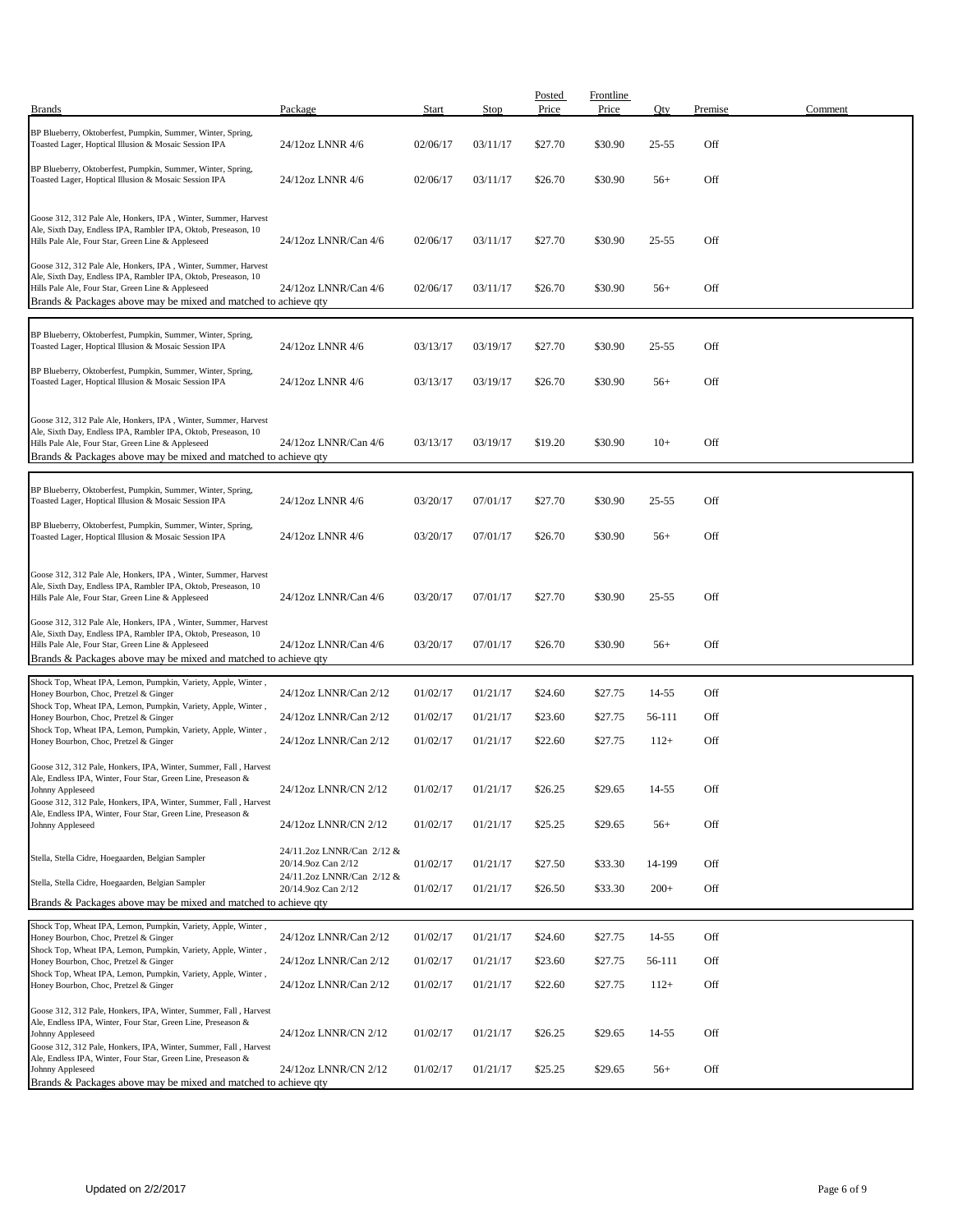|                                                                                                              |                                                 |                      |                      | Posted             | Frontline          |                   |            |                      |
|--------------------------------------------------------------------------------------------------------------|-------------------------------------------------|----------------------|----------------------|--------------------|--------------------|-------------------|------------|----------------------|
| <b>Brands</b>                                                                                                | Package                                         | Start                | Stop                 | Price              | Price              | Qty               | Premise    | Comment              |
| Goose Seasonal Sampler                                                                                       | 24/12oz Can                                     | 01/02/17             | 04/01/17<br>04/01/17 | \$25.45            | \$28.85            | 14-55             | Off<br>Off |                      |
| Goose Seasonal Sampler<br>Brands & Packages above may be mixed and matched to achieve qty                    | 24/12oz Can                                     | 01/02/17             |                      | \$24.45            | \$28.85            | $56+$             |            |                      |
|                                                                                                              |                                                 |                      |                      |                    |                    |                   |            |                      |
| Goose Seasonal Sampler                                                                                       | 24/12oz LNNR                                    | 01/02/17             | 04/01/17             | \$26.80            | \$28.85            | $10 - 55$         | Off        |                      |
| Goose Seasonal Sampler                                                                                       | 24/12oz LNNR                                    | 01/02/17             | 04/01/17             | \$25.50            | \$28.85            | 56-111            | Off        |                      |
| Goose Seasonal Sampler                                                                                       | 24/12oz LNNR                                    | 01/02/17             | 04/01/17             | \$24.50            | \$28.85            | $112+$            | Off        |                      |
| Brands & Packages above may be mixed and matched to achieve qty                                              |                                                 |                      |                      |                    |                    |                   |            |                      |
| Stella Artois                                                                                                | 20/9.6oz LNR                                    | 01/02/17             | 04/01/17             | \$19.90            | \$21.95            | $3+$              | Off        |                      |
| Stella Artois, Cidre, Hoegaarden, Leffe Blonde/Brown                                                         | 24/11.2oz LNNR/Can 4/6                          | 01/02/17             | 01/21/17             | \$26.75            | \$32.55            | 72-111            | Off        |                      |
| Stella Artois, Cidre, Hoegaarden, Leffe Blonde/Brown                                                         | 24/11.2oz LNNR/Can 4/6                          | 01/02/17             | 01/21/17             | \$25.75            | \$32.55            | $112+$            | Off        |                      |
| Brands & Packages above may be mixed and matched to achieve qty                                              |                                                 |                      |                      |                    |                    |                   |            |                      |
| Stella Artois, Cidre, Hoegaarden, Leffe Blonde/Brown                                                         | 24/11.2oz LNNR/CN 4/6                           | 01/23/17             | 02/04/17             | \$26.40            | \$32.55            | 56-111            | Off        |                      |
| Stella Artois, Cidre, Hoegaarden, Leffe Blonde/Brown                                                         | 24/11.2oz LNNR/CN 4/6                           | 01/23/17             | 02/04/17             | \$25.75            | \$32.55            | 112-215           | Off        |                      |
| Stella Artois, Cidre, Hoegaarden, Leffe Blonde/Brown                                                         | 24/11.2oz LNNR/CN 4/6                           | 01/23/17             | 02/04/17             | \$24.46            | \$32.55            | $216+$            | Off        |                      |
|                                                                                                              |                                                 |                      |                      |                    |                    |                   |            |                      |
|                                                                                                              | 24/11.2oz LNNR/Can 2/12 &                       |                      |                      |                    |                    |                   |            |                      |
| Stella, Stella Cidre, Hoegaarden, Belgian Sampler                                                            | 20/14.9oz Can 2/12                              | 01/23/17             | 02/04/17             | \$30.30            | \$33.30            | $1 - 4$           | Off        |                      |
| Stella, Stella Cidre, Hoegaarden, Belgian Sampler                                                            | 24/11.2oz LNNR/Can 2/12 &<br>20/14.9oz Can 2/12 | 01/23/17             | 02/04/17             | \$27.00            | \$33.30            | $5 - 55$          | Off        |                      |
|                                                                                                              | 24/11.2oz LNNR/Can 2/12 &                       |                      |                      |                    |                    |                   |            |                      |
| Stella, Stella Cidre, Hoegaarden, Belgian Sampler                                                            | 20/14.9oz Can 2/12                              | 01/23/17             | 02/04/17             | \$26.40            | \$33.30            | 56-111            | Off        |                      |
|                                                                                                              | 24/11.2oz LNNR/Can 2/12 &                       |                      |                      |                    |                    |                   |            |                      |
| Stella, Stella Cidre, Hoegaarden, Belgian Sampler                                                            | 20/14.9oz Can 2/12                              | 01/23/17             | 02/04/17             | \$25.75            | \$33.30            | $112+$            | Off        |                      |
| Brands & Packages above may be mixed and matched to achieve qty                                              |                                                 |                      |                      |                    |                    |                   |            |                      |
| Stella Artois, Cidre, Hoegaarden, Leffe Blonde/Brown                                                         | 24/11.2oz LNNR/CN 4/6                           | 02/06/17             | 02/11/17             | \$29.25            | \$32.55            | $15 - 55$         | Off        |                      |
| Stella Artois, Cidre, Hoegaarden, Leffe Blonde/Brown                                                         | 24/11.2oz LNNR/CN 4/6                           | 02/06/17             | 02/11/17             | \$26.40            | \$32.55            | 56-111            | Off        |                      |
| Stella Artois, Cidre, Hoegaarden, Leffe Blonde/Brown                                                         | 24/11.2oz LNNR/CN 4/6                           | 02/06/17             | 02/11/17             | \$25.75            | \$32.55            | $112+$            | Off        |                      |
|                                                                                                              |                                                 |                      |                      |                    |                    |                   |            |                      |
| Stella, Stella Cidre, Hoegaarden, Belgian Sampler                                                            | 24/11.2oz LNNR/Can 2/12 &<br>20/14.9oz Can 2/12 | 02/06/17             | 02/11/17             | \$30.30            | \$33.30            | $1 - 4$           | Off        |                      |
|                                                                                                              | 24/11.2oz LNNR/Can 2/12 &                       |                      |                      |                    |                    |                   |            |                      |
| Stella, Stella Cidre, Hoegaarden, Belgian Sampler                                                            | 20/14.9oz Can 2/12                              | 02/06/17             | 02/11/17             | \$27.00            | \$33.30            | $5 - 55$          | Off        |                      |
|                                                                                                              | 24/11.2oz LNNR/Can 2/12 &                       |                      |                      |                    |                    |                   |            |                      |
| Stella, Stella Cidre, Hoegaarden, Belgian Sampler                                                            | 20/14.9oz Can 2/12<br>24/11.2oz LNNR/Can 2/12 & | 02/06/17             | 02/11/17             | \$26.40            | \$33.30            | 56-111            | Off        |                      |
| Stella, Stella Cidre, Hoegaarden, Belgian Sampler                                                            | 20/14.9oz Can 2/12                              | 02/06/17             | 02/11/17             | \$25.75            | \$33.30            | $112+$            | Off        |                      |
| Brands & Packages above may be mixed and matched to achieve qty                                              |                                                 |                      |                      |                    |                    |                   |            |                      |
|                                                                                                              |                                                 |                      |                      |                    |                    |                   | Off        |                      |
| Stella Artois, Cidre, Hoegaarden, Leffe Blonde/Brown<br>Stella Artois, Cidre, Hoegaarden, Leffe Blonde/Brown | 24/11.2oz LNNR/CN 4/6                           | 02/13/17             | 04/01/17<br>04/01/17 | \$26.40<br>\$25.75 | \$32.55<br>\$32.55 | 56-111<br>112-215 | Off        |                      |
| Stella Artois, Cidre, Hoegaarden, Leffe Blonde/Brown                                                         | 24/11.2oz LNNR/CN 4/6<br>24/11.2oz LNNR/CN 4/6  | 02/13/17<br>02/13/17 | 04/01/17             | \$24.46            | \$32.55            | $216+$            | Off        |                      |
|                                                                                                              |                                                 |                      |                      |                    |                    |                   |            |                      |
|                                                                                                              | 24/11.2oz LNNR/Can 2/12 &                       |                      |                      |                    |                    |                   |            |                      |
| Stella, Stella Cidre, Hoegaarden, Belgian Sampler                                                            | 20/14.9oz Can 2/12                              | 02/13/17             | 04/01/17             | \$30.30            | \$33.30            | $1 - 4$           | Off        |                      |
|                                                                                                              | 24/11.2oz LNNR/Can 2/12 &                       |                      |                      |                    |                    |                   |            |                      |
| Stella, Stella Cidre, Hoegaarden, Belgian Sampler                                                            | 20/14.9oz Can 2/12<br>24/11.2oz LNNR/Can 2/12 & | 02/13/17             | 04/01/17             | \$27.00            | \$33.30            | $5 - 55$          | Off        |                      |
| Stella, Stella Cidre, Hoegaarden, Belgian Sampler                                                            | 20/14.9oz Can 2/12                              | 02/13/17             | 04/01/17             | \$26.40            | \$33.30            | 56-111            | Off        |                      |
|                                                                                                              | 24/11.2oz LNNR/Can 2/12 &                       |                      |                      |                    |                    |                   |            |                      |
| Stella, Stella Cidre, Hoegaarden, Belgian Sampler                                                            | 20/14.9oz Can 2/12                              | 02/13/17             | 04/01/17             | \$25.75            | \$33.30            | $112+$            | Off        |                      |
| Brands & Packages above may be mixed and matched to achieve qty                                              |                                                 |                      |                      |                    |                    |                   |            |                      |
| Kona Longboard, Fire Rock, Pipeline, Wailua Wheat, Koko Brown,                                               |                                                 |                      |                      |                    |                    |                   |            |                      |
| Castaway, Big Wave, Lemongrass & Lavaman<br>Kona Longboard, Fire Rock, Pipeline, Wailua Wheat, Koko Brown,   | 24/12oz LNNR 4/6                                | 01/02/17             | 02/11/17             | \$25.56            | \$28.76            | 15-24             | On & Off   |                      |
| Castaway, Big Wave, Lemongrass & Lavaman                                                                     | 24/12oz LNNR 4/6                                | 01/02/17             | 02/11/17             | \$23.56            | \$28.76            | $25+$             | On & Off   |                      |
|                                                                                                              |                                                 |                      |                      |                    |                    |                   |            |                      |
| Kona Longboard, Fire Rock, Pipeline, Wailua Wheat, Koko Brown,                                               |                                                 |                      |                      |                    |                    |                   |            |                      |
| Castaway, Big Wave, Lemongrass & Lavaman<br>Brands & Packages above may be mixed and matched to achieve qty  | 24/12oz LNNR 4/6                                | 02/27/17             | 04/01/17             | \$25.56            | \$28.76            | $15+$             | On & Off   |                      |
|                                                                                                              |                                                 |                      |                      |                    |                    |                   |            |                      |
| Kona Longboard, Castaway, Variety & Big Wave                                                                 | 2/12/12 LNNR & Can                              | 01/09/17             | 01/28/17             | \$23.98            | \$27.18            | $25+$             | On & Off   |                      |
| Brands & Packages above may be mixed and matched to achieve qty                                              |                                                 |                      |                      |                    |                    |                   |            |                      |
|                                                                                                              |                                                 |                      |                      |                    |                    |                   |            |                      |
| Redhook ESB, IPA, Pilsner, Audible & Seasonal                                                                | 24/12oz LNNR 4/6                                | 01/30/17             | 02/25/17             | \$23.97            | \$27.17            | $15+$             | Off        |                      |
| Brands & Packages above may be mixed and matched to achieve qty                                              |                                                 |                      |                      |                    |                    |                   |            |                      |
| Widmer Hefeweizen, Drop Top Amber Ale, Drifter Pale Ale, Rotator                                             |                                                 |                      |                      |                    |                    |                   |            |                      |
| IPA, Upheaval, Alchemy & BRRR                                                                                | 24/12oz LNNR 4/6                                | 01/30/17             | 02/25/17             | \$28.80            | \$32.00            | $15+$             | Off        |                      |
| Brands & Packages above may be mixed and matched to achieve qty                                              |                                                 |                      |                      |                    |                    |                   |            |                      |
| Widmer Omission IPA, Lager & Pale Ale                                                                        | 24/12oz LNNR 4/6                                | 01/30/17             | 02/11/17             | \$28.80            | \$32.00            | $25+$             | Off        | <b>New Stop Date</b> |
|                                                                                                              |                                                 |                      |                      |                    |                    |                   |            |                      |
| Widmer Omission IPA, Lager & Pale Ale                                                                        | 24/12oz LNNR 4/6                                | 02/13/17             | 04/29/17             | \$28.80            | \$32.00            | $15+$             | Off        | <b>New Promotion</b> |
| Brands & Packages above may be mixed and matched to achieve qty                                              |                                                 |                      |                      |                    |                    |                   |            |                      |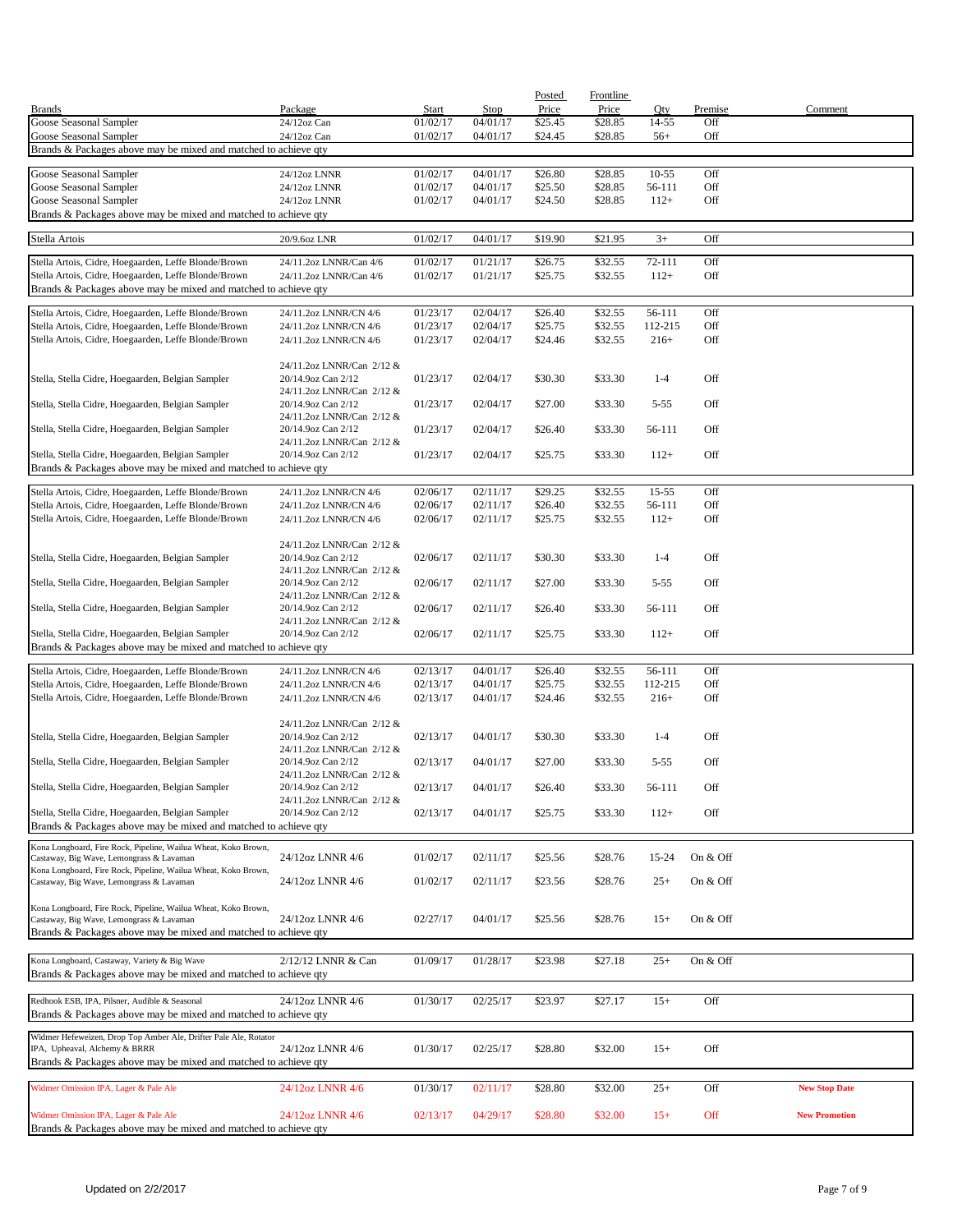|                                                                                                                                                  |                       |          |          | Posted  | Frontline |       |         |         |
|--------------------------------------------------------------------------------------------------------------------------------------------------|-----------------------|----------|----------|---------|-----------|-------|---------|---------|
| <b>Brands</b>                                                                                                                                    | Package               | Start    | Stop     | Price   | Price     | Qty   | Premise | Comment |
| SweetWater 420, IPA & Tacklebox<br>Brands & Packages above may be mixed and matched to achieve qty                                               | 24/12oz LNNR/Can 2/12 | 1/2/17   | 12/30/17 | \$27.00 | \$29.15   | $5+$  | Off     |         |
|                                                                                                                                                  |                       |          |          |         |           |       |         |         |
| SweetWater 420, IPA                                                                                                                              | 24/16oz Can 6/4       | 1/2/17   | 12/30/17 | \$28.50 | \$33.45   | $2+$  | Off     |         |
| Brands & Packages above may be mixed and matched to achieve qty                                                                                  |                       |          |          |         |           |       |         |         |
|                                                                                                                                                  |                       |          |          |         |           |       |         |         |
| 3 Daughters Beach Blonde, Rod Bender, Stern Line, Blonde<br>Coffee & Bimini Twist                                                                | 24/12oz Can 4/6       | 1/1/17   | 1/28/17  | \$26.95 | \$30.00   | $50+$ | Off     |         |
|                                                                                                                                                  |                       |          |          |         |           |       |         |         |
| 3 Daughters Beach Blonde, Rod Bender, Stern Line, Blonde                                                                                         |                       |          |          |         |           |       |         |         |
| Coffee & Bimini Twist                                                                                                                            | 24/12oz Can 4/6       | 1/30/17  | 2/25/17  | \$28.00 | \$30.00   | $3+$  | Off     |         |
| Brands & Packages above may be mixed and matched to achieve qty                                                                                  |                       |          |          |         |           |       |         |         |
| Seagram's Variety                                                                                                                                | 24/12oz Can/LNR 2/12  | 01/02/17 | 01/31/17 | \$18.00 | \$18.90   | $10+$ | Off     |         |
| Brands & Packages above may be mixed and matched to achieve qty                                                                                  |                       |          |          |         |           |       |         |         |
|                                                                                                                                                  |                       |          |          |         |           |       |         |         |
| Seagram's Hard Soda (Lemon Lime & Orange)                                                                                                        | 24/12oz LNNR 4/6      | 02/01/17 | 02/28/17 | \$15.25 | \$23.98   | $5+$  | Off     |         |
| Brands & Packages above may be mixed and matched to achieve qty                                                                                  |                       |          |          |         |           |       |         |         |
| Seagrams Family (Wild Berries, Strawberry Daiquiri, Peach Fuzzy Navel,                                                                           |                       |          |          |         |           |       |         |         |
| Classic Lime Margarita, Calypso Colada, Black Cherry Fizz, Bahama Mama,<br>Jamaican Me Happy, Lime Melonade, Pink Punch, Sangria, Mango, Mimosa, |                       |          |          |         |           |       |         |         |
| Raspberry Lemonade, Watermelon Splash, Blackberry Breezer, Kiwi                                                                                  |                       |          |          |         |           |       |         |         |
| Strawberry, Aloha Tini, Apple Pomegranate, Orange Swirl & Pink Pineapple)                                                                        | 24/12oz LNNR 6/4      | 01/02/17 | 12/31/17 | \$19.16 | \$23.94   | $10+$ | Off     |         |
| Brands & Packages above may be mixed and matched to achieve qty                                                                                  |                       |          |          |         |           |       |         |         |
| Magic Hat Family (#9, Dream Machine, Vinyl, Rye, Electric                                                                                        |                       |          |          |         |           |       |         |         |
| Peel, Circus Boy, Limited Rls, Seasonals)                                                                                                        | 24/12oz LNNR 4/6      | 2/6/17   | 2/28/17  | \$30.30 | \$27.27   | $5+$  | Off     |         |
|                                                                                                                                                  |                       |          |          |         |           |       |         |         |
| Magic Hat Family (#9, Dream Machine, Vinyl, Rye, Electric<br>Peel, Circus Boy, Limited Rls, Seasonals)                                           | 24/12oz LNNR 4/6      | 5/1/17   | 6/30/17  | \$30.30 | \$27.27   | $5+$  | Off     |         |
|                                                                                                                                                  |                       |          |          |         |           |       |         |         |
| Magic Hat Family (#9, Dream Machine, Vinyl, Rye, Electric                                                                                        |                       |          |          |         |           |       |         |         |
| Peel, Circus Boy, Limited Rls, Seasonals)                                                                                                        | 24/12oz LNNR 4/6      | 9/1/17   | 10/31/17 | \$30.30 | \$27.27   | $5+$  | Off     |         |
| Brands & Packages above may be mixed and matched to achieve qty                                                                                  |                       |          |          |         |           |       |         |         |
| Magic Hat Family (#9, Variety Packs & Seasonals)                                                                                                 | 24/12oz LNNR 2/12     | 3/1/17   | 4/30/17  | \$27.10 | \$24.15   | $5+$  | Off     |         |
|                                                                                                                                                  |                       |          |          |         |           |       |         |         |
| Magic Hat Family (#9, Variety Packs & Seasonals)                                                                                                 | 24/12oz LNNR 4/6      | 7/1/17   | 8/31/17  | \$27.10 | \$24.15   | $5+$  | Off     |         |
| Magic Hat Family (#9, Variety Packs & Seasonals)                                                                                                 | 24/12oz LNNR 4/6      | 12/1/17  | 12/31/17 | \$27.10 | \$24.15   | $5+$  | Off     |         |
| Brands & Packages above may be mixed and matched to achieve qty                                                                                  |                       |          |          |         |           |       |         |         |
|                                                                                                                                                  |                       |          |          |         |           |       |         |         |
| Big Storm Arcus IPA, Helicity & Wavemaker                                                                                                        | 4/6/12oz CAN          | 1/2/17   | 1/28/17  | \$28.00 | \$30.30   | $15+$ | Off     |         |
|                                                                                                                                                  |                       |          |          |         |           |       |         |         |
| Big Storm Arcus IPA, Helicity & Wavemaker                                                                                                        | $4/6/12$ oz CAN       | 2/20/17  | 3/25/17  | \$28.00 | \$30.30   | $15+$ | Off     |         |
| Big Storm Arcus IPA, Helicity & Wavemaker                                                                                                        | $4/6/12$ oz CAN       | 4/17/17  | 5/13/17  | \$28.00 | \$30.30   | $15+$ | Off     |         |
|                                                                                                                                                  |                       |          |          |         |           |       |         |         |
| Big Storm Arcus IPA, Helicity & Wavemaker                                                                                                        | $4/6/12$ oz CAN       | 6/5/17   | 6/24/17  | \$28.00 | \$30.30   | $15+$ | Off     |         |
|                                                                                                                                                  |                       |          |          |         |           |       |         |         |
| Big Storm Arcus IPA, Helicity & Wavemaker                                                                                                        | 4/6/12oz CAN          | 7/17/17  | 8/19/17  | \$28.00 | \$30.30   | $15+$ | Off     |         |
| Big Storm Arcus IPA, Helicity & Wavemaker                                                                                                        | 4/6/12oz CAN          | 9/11/17  | 10/14/17 | \$28.00 | \$30.30   | $15+$ | Off     |         |
|                                                                                                                                                  |                       |          |          |         |           |       |         |         |
| Big Storm Arcus IPA, Helicity & Wavemaker                                                                                                        | 4/6/12oz CAN          | 11/6/17  | 12/9/17  | \$28.00 | \$30.30   | $15+$ | Off     |         |
| Brands & Packages above may be mixed and matched to achieve qty                                                                                  |                       |          |          |         |           |       |         |         |
| Big Storm Dunder & Blixem                                                                                                                        | 6/4/16oz CAN          | 10/30/17 | 12/30/17 | \$40.95 | \$44.95   | $3+$  | Off     |         |
|                                                                                                                                                  |                       |          |          |         |           |       |         |         |
| Woodchuck Amber                                                                                                                                  | 12/22oz NR            | 2/1/16   | 3/31/17  | \$32.92 | \$35.43   | $3+$  | Off     |         |